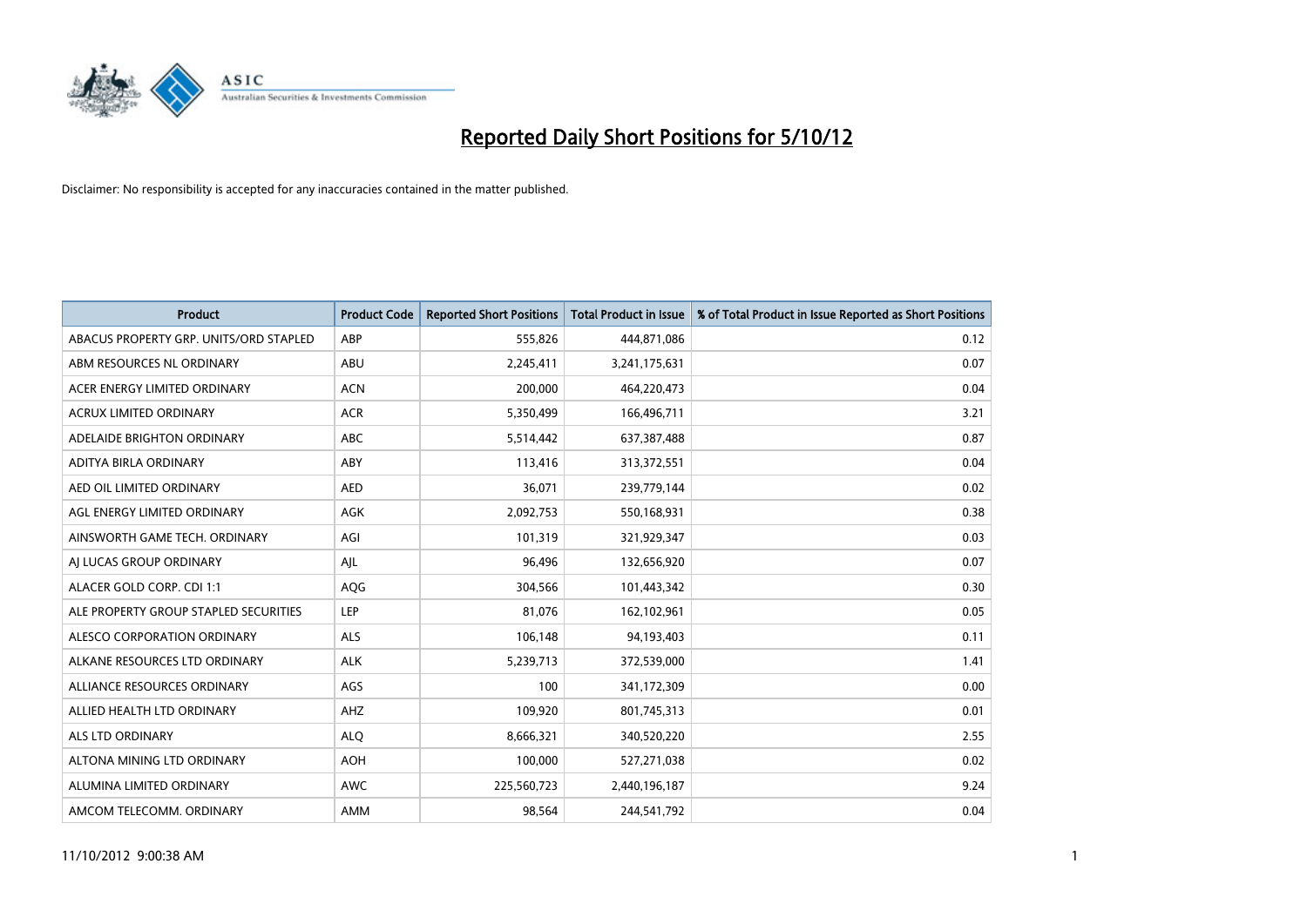

| <b>Product</b>                          | <b>Product Code</b> | <b>Reported Short Positions</b> | <b>Total Product in Issue</b> | % of Total Product in Issue Reported as Short Positions |
|-----------------------------------------|---------------------|---------------------------------|-------------------------------|---------------------------------------------------------|
| AMCOR LIMITED ORDINARY                  | <b>AMC</b>          | 5,227,523                       | 1,206,684,923                 | 0.43                                                    |
| AMP LIMITED ORDINARY                    | AMP                 | 6,474,858                       | 2,894,931,180                 | 0.22                                                    |
| AMPELLA MINING ORDINARY                 | <b>AMX</b>          | 5,115,368                       | 246,800,493                   | 2.07                                                    |
| ANGLOGOLD ASHANTI CDI 5:1               | AGG                 | 1,000                           | 89,207,765                    | 0.00                                                    |
| ANSELL LIMITED ORDINARY                 | <b>ANN</b>          | 4,396,581                       | 130,745,985                   | 3.36                                                    |
| ANTARES ENERGY LTD ORDINARY             | <b>AZZ</b>          | 431,069                         | 257,000,000                   | 0.17                                                    |
| ANZ BANKING GRP LTD ORDINARY            | <b>ANZ</b>          | 10,692,231                      | 2,717,324,826                 | 0.39                                                    |
| APA GROUP STAPLED SECURITIES            | <b>APA</b>          | 42,338,504                      | 651,633,068                   | 6.50                                                    |
| APN NEWS & MEDIA ORDINARY               | <b>APN</b>          | 12,474,762                      | 661,526,586                   | 1.89                                                    |
| AQUARIUS PLATINUM. ORDINARY             | <b>AOP</b>          | 17,005,827                      | 472,851,336                   | 3.60                                                    |
| AQUILA RESOURCES ORDINARY               | <b>AQA</b>          | 7,140,856                       | 411,804,442                   | 1.73                                                    |
| ARAFURA RESOURCE LTD ORDINARY           | <b>ARU</b>          | 5,121,403                       | 396,004,144                   | 1.29                                                    |
| ARB CORPORATION ORDINARY                | <b>ARP</b>          | 78,971                          | 72,481,302                    | 0.11                                                    |
| ARDENT LEISURE GROUP STAPLED SECURITIES | AAD                 | 175,620                         | 380, 315, 114                 | 0.05                                                    |
| ARISTOCRAT LEISURE ORDINARY             | <b>ALL</b>          | 20,509,566                      | 550,502,889                   | 3.73                                                    |
| ARRIUM LTD ORDINARY                     | ARI                 | 20,021,960                      | 1,345,665,626                 | 1.49                                                    |
| ASCIANO LIMITED ORDINARY                | <b>AIO</b>          | 5,302,546                       | 975,385,664                   | 0.54                                                    |
| ASG GROUP LIMITED ORDINARY              | <b>ASZ</b>          | 869,586                         | 177, 187, 512                 | 0.49                                                    |
| ASPEN GROUP ORD/UNITS STAPLED           | APZ                 | 7,668,704                       | 600,507,326                   | 1.28                                                    |
| ASPIRE MINING LTD ORDINARY              | <b>AKM</b>          | 270,212                         | 620,594,556                   | 0.04                                                    |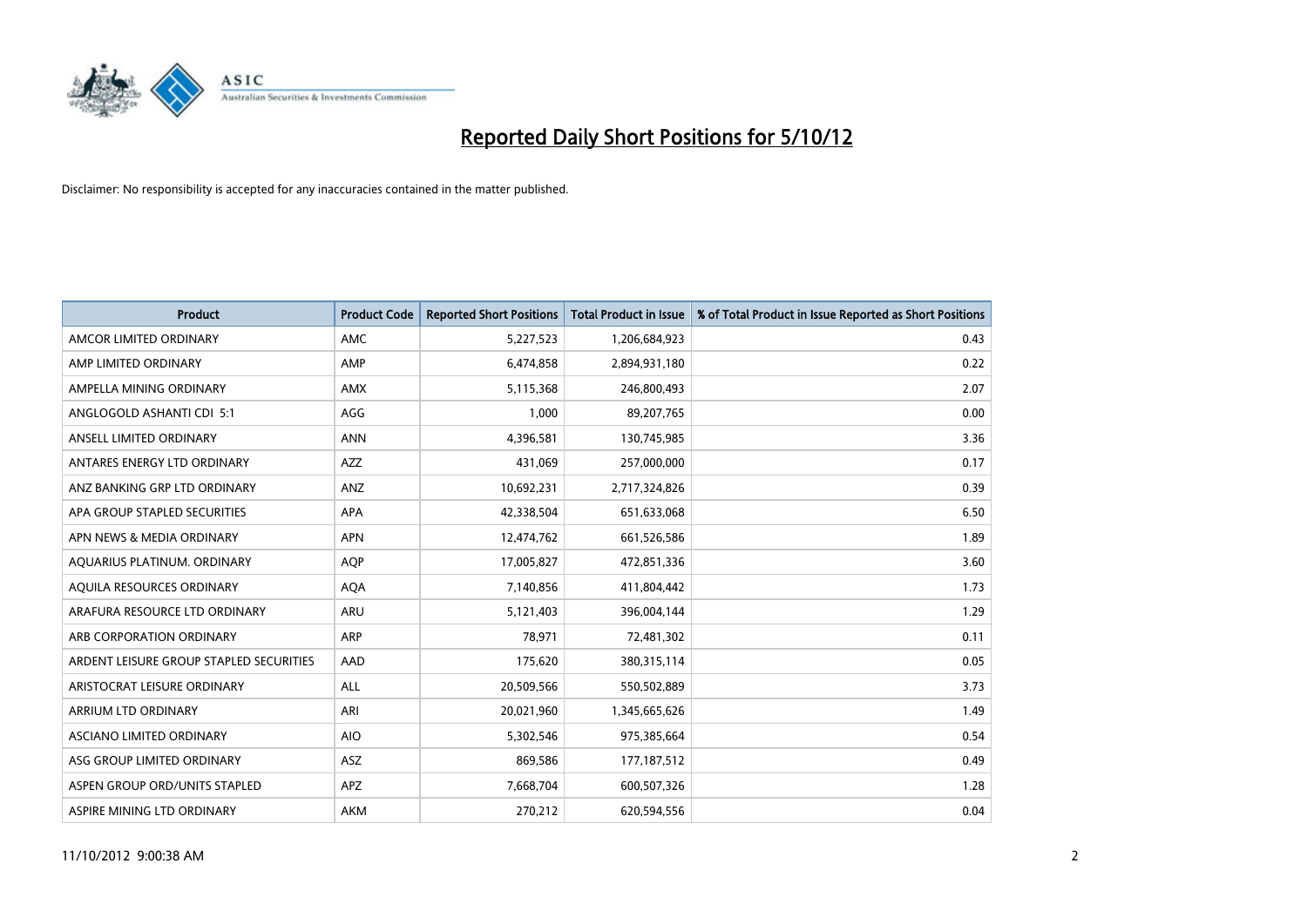

| <b>Product</b>                          | <b>Product Code</b> | <b>Reported Short Positions</b> | <b>Total Product in Issue</b> | % of Total Product in Issue Reported as Short Positions |
|-----------------------------------------|---------------------|---------------------------------|-------------------------------|---------------------------------------------------------|
| ASTRO JAP PROP GROUP STAPLED SECURITIES | AIA                 | 4.686                           | 58,445,002                    | 0.01                                                    |
| ASX LIMITED ORDINARY                    | <b>ASX</b>          | 3,501,125                       | 175,136,729                   | 2.00                                                    |
| ATLAS IRON LIMITED ORDINARY             | AGO                 | 14,934,371                      | 904,780,993                   | 1.65                                                    |
| AURORA OIL & GAS ORDINARY               | <b>AUT</b>          | 7,320,015                       | 447,885,778                   | 1.63                                                    |
| AUSDRILL LIMITED ORDINARY               | <b>ASL</b>          | 5,048,055                       | 304,697,288                   | 1.66                                                    |
| AUSENCO LIMITED ORDINARY                | <b>AAX</b>          | 669,920                         | 123,872,665                   | 0.54                                                    |
| AUSGOLD LIMITED ORDINARY                | <b>AUC</b>          | 50,000                          | 153,882,750                   | 0.03                                                    |
| <b>AUSTAL LIMITED ORDINARY</b>          | ASB                 | 141,058                         | 188,193,007                   | 0.07                                                    |
| AUSTIN ENGINEERING ORDINARY             | <b>ANG</b>          | 257,565                         | 72,314,403                    | 0.36                                                    |
| AUSTRALAND PROPERTY STAPLED SECURITY    | <b>ALZ</b>          | 478,812                         | 576,846,597                   | 0.08                                                    |
| AUSTRALIAN AGRICULT. ORDINARY           | AAC                 | 426,944                         | 312,905,085                   | 0.14                                                    |
| AUSTRALIAN INFRASTR. UNITS/ORDINARY     | <b>AIX</b>          | 3,215,502                       | 620,733,944                   | 0.52                                                    |
| AUSTRALIAN PHARM. ORDINARY              | API                 | 211,873                         | 488,115,883                   | 0.04                                                    |
| AUTOMOTIVE HOLDINGS ORDINARY            | <b>AHE</b>          | 43,110                          | 260,579,682                   | 0.02                                                    |
| AVIENNINGS LIMITED ORDINARY             | AVI                 | 175,001                         | 274,588,694                   | 0.06                                                    |
| AWE LIMITED ORDINARY                    | <b>AWE</b>          | 2,366,664                       | 521,871,941                   | 0.45                                                    |
| AZIMUTH RES LTD ORDINARY                | <b>AZH</b>          | 914,990                         | 418,911,161                   | 0.22                                                    |
| BANDANNA ENERGY ORDINARY                | <b>BND</b>          | 6,306,901                       | 528,481,199                   | 1.19                                                    |
| BANK OF QUEENSLAND. ORDINARY            | <b>BOQ</b>          | 8,920,246                       | 308,797,224                   | 2.89                                                    |
| <b>BANNERMAN RESOURCES ORDINARY</b>     | <b>BMN</b>          | 10,000                          | 302,069,772                   | 0.00                                                    |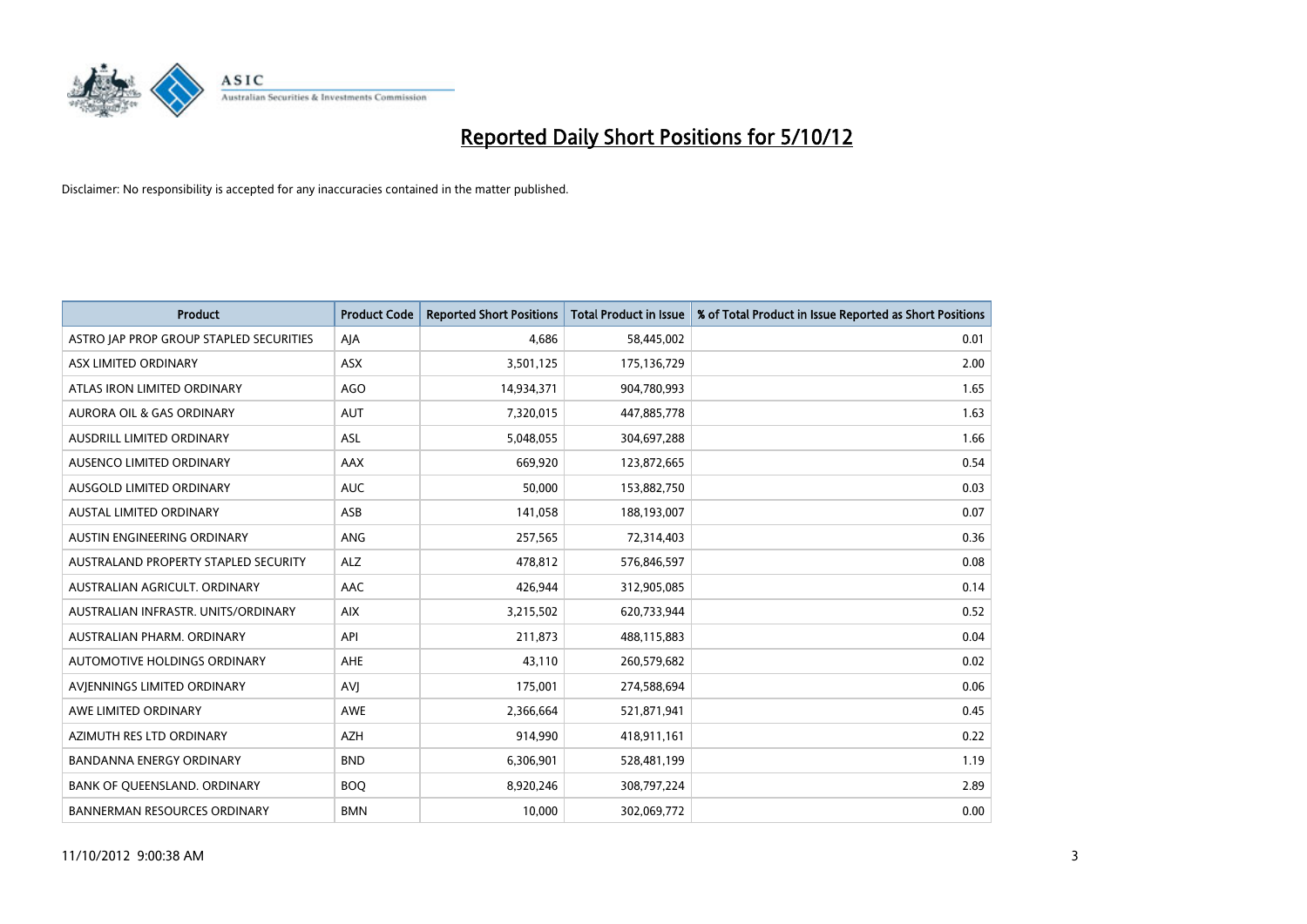

| <b>Product</b>                       | <b>Product Code</b> | <b>Reported Short Positions</b> | <b>Total Product in Issue</b> | % of Total Product in Issue Reported as Short Positions |
|--------------------------------------|---------------------|---------------------------------|-------------------------------|---------------------------------------------------------|
| <b>BASE RES LIMITED ORDINARY</b>     | <b>BSE</b>          | 843,216                         | 460,440,029                   | 0.18                                                    |
| <b>BATHURST RESOURCES ORDINARY</b>   | <b>BTU</b>          | 41,384,939                      | 696,747,997                   | 5.94                                                    |
| <b>BC IRON LIMITED ORDINARY</b>      | <b>BCI</b>          | 160,040                         | 103,861,000                   | 0.15                                                    |
| <b>BEACH ENERGY LIMITED ORDINARY</b> | <b>BPT</b>          | 27,640,574                      | 1,262,940,447                 | 2.19                                                    |
| BEADELL RESOURCE LTD ORDINARY        | <b>BDR</b>          | 15,073,044                      | 724,704,752                   | 2.08                                                    |
| BENDIGO AND ADELAIDE ORDINARY        | <b>BEN</b>          | 9,616,752                       | 402,272,536                   | 2.39                                                    |
| BERKELEY RESOURCES ORDINARY          | <b>BKY</b>          | 179,238                         | 179,393,273                   | 0.10                                                    |
| <b>BHP BILLITON LIMITED ORDINARY</b> | <b>BHP</b>          | 8,505,505                       | 3,211,691,105                 | 0.26                                                    |
| <b>BILLABONG ORDINARY</b>            | <b>BBG</b>          | 4,706,693                       | 478,944,292                   | 0.98                                                    |
| <b>BIOTA HOLDINGS ORDINARY</b>       | <b>BTA</b>          | 933,537                         | 182,763,651                   | 0.51                                                    |
| <b>BLACKMORES LIMITED ORDINARY</b>   | <b>BKL</b>          | 60                              | 16,781,975                    | 0.00                                                    |
| <b>BLACKTHORN RESOURCES ORDINARY</b> | <b>BTR</b>          | 232,616                         | 164,285,950                   | 0.14                                                    |
| <b>BLUESCOPE STEEL LTD ORDINARY</b>  | <b>BSL</b>          | 18,295,898                      | 3,349,185,247                 | 0.55                                                    |
| <b>BOART LONGYEAR ORDINARY</b>       | <b>BLY</b>          | 5,679,687                       | 461,163,412                   | 1.23                                                    |
| BORAL LIMITED, ORDINARY              | <b>BLD</b>          | 46,685,579                      | 766,235,816                   | 6.09                                                    |
| <b>BRADKEN LIMITED ORDINARY</b>      | <b>BKN</b>          | 5,479,478                       | 169,240,662                   | 3.24                                                    |
| <b>BRAMBLES LIMITED ORDINARY</b>     | <b>BXB</b>          | 4,637,761                       | 1,555,204,787                 | 0.30                                                    |
| BREVILLE GROUP LTD ORDINARY          | <b>BRG</b>          | 6,103                           | 130,095,322                   | 0.00                                                    |
| <b>BRICKWORKS LIMITED ORDINARY</b>   | <b>BKW</b>          | 12,233                          | 147,567,333                   | 0.01                                                    |
| BT INVESTMENT MNGMNT ORDINARY        | <b>BTT</b>          | 385,514                         | 267,906,977                   | 0.14                                                    |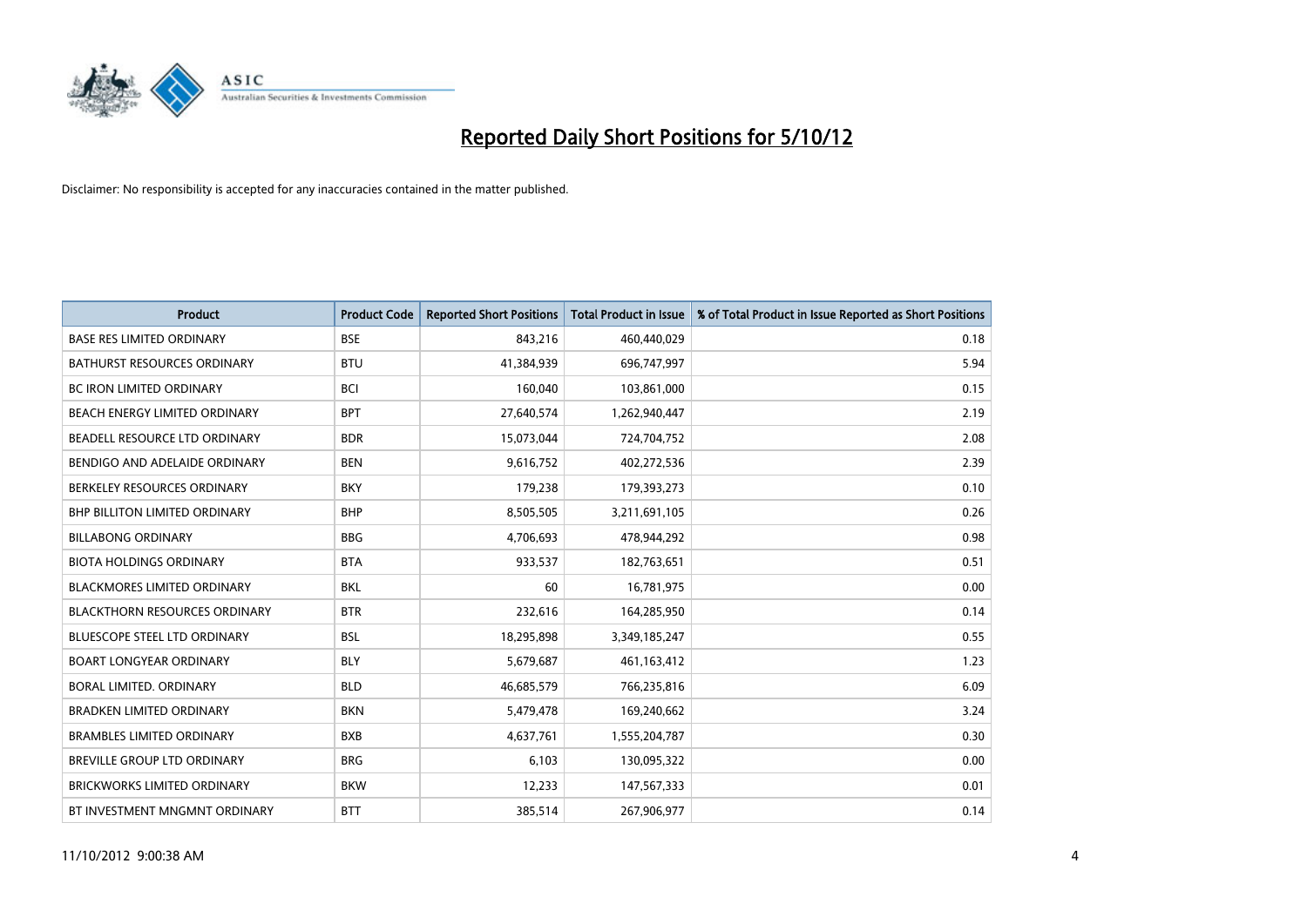

| <b>Product</b>                          | <b>Product Code</b> | <b>Reported Short Positions</b> | <b>Total Product in Issue</b> | % of Total Product in Issue Reported as Short Positions |
|-----------------------------------------|---------------------|---------------------------------|-------------------------------|---------------------------------------------------------|
| <b>BUCCANEER ENERGY LTD ORDINARY</b>    | <b>BCC</b>          | 4,800,662                       | 1,321,445,371                 | 0.36                                                    |
| <b>BURU ENERGY ORDINARY</b>             | <b>BRU</b>          | 11,196,514                      | 265,577,599                   | 4.22                                                    |
| <b>BWP TRUST ORDINARY UNITS</b>         | <b>BWP</b>          | 4,840,666                       | 533,645,790                   | 0.91                                                    |
| CABCHARGE AUSTRALIA ORDINARY            | CAB                 | 5,048,072                       | 120,430,683                   | 4.19                                                    |
| <b>CALIBRE GROUP LTD ORDINARY</b>       | <b>CGH</b>          | 252,799                         | 293,192,506                   | 0.09                                                    |
| CALTEX AUSTRALIA ORDINARY               | <b>CTX</b>          | 3,500,877                       | 270,000,000                   | 1.30                                                    |
| CAPE LAMBERT RES LTD ORDINARY           | <b>CFE</b>          | 508.339                         | 689,108,792                   | 0.07                                                    |
| CARABELLA RES LTD ORDINARY              | <b>CLR</b>          | 89,405                          | 133,642,797                   | 0.07                                                    |
| <b>CARBON ENERGY ORDINARY</b>           | <b>CNX</b>          | 48,071                          | 776,306,566                   | 0.01                                                    |
| <b>CARDNO LIMITED ORDINARY</b>          | <b>CDD</b>          | 2,531,618                       | 138,578,044                   | 1.83                                                    |
| CARNARVON PETROLEUM ORDINARY            | <b>CVN</b>          | 2,126,156                       | 694,644,634                   | 0.31                                                    |
| CARSALES.COM LTD ORDINARY               | <b>CRZ</b>          | 13,675,511                      | 235,089,159                   | 5.82                                                    |
| CENTRO RETAIL AUST ORD/UNIT STAPLED SEC | <b>CRF</b>          | 17,367,443                      | 1,427,391,696                 | 1.22                                                    |
| <b>CERAMIC FUEL CELLS ORDINARY</b>      | <b>CFU</b>          | 275                             | 1,558,731,320                 | 0.00                                                    |
| CFS RETAIL TRUST GRP STAPLED SECURITIES | <b>CFX</b>          | 50,844,172                      | 2,828,495,659                 | 1.80                                                    |
| CGA MINING LIMITED ORDINARY             | <b>CGX</b>          | 58,202                          | 337,865,726                   | 0.02                                                    |
| CHALLENGER DIV.PRO. STAPLED UNITS       | <b>CDI</b>          | 18,702                          | 214,101,013                   | 0.01                                                    |
| <b>CHALLENGER LIMITED ORDINARY</b>      | <b>CGF</b>          | 9,887,399                       | 544,652,710                   | 1.82                                                    |
| CHARTER HALL GROUP STAPLED US PROHIBIT. | <b>CHC</b>          | 261,343                         | 298,684,347                   | 0.09                                                    |
| <b>CHARTER HALL RETAIL UNITS</b>        | <b>COR</b>          | 814,077                         | 299,628,571                   | 0.27                                                    |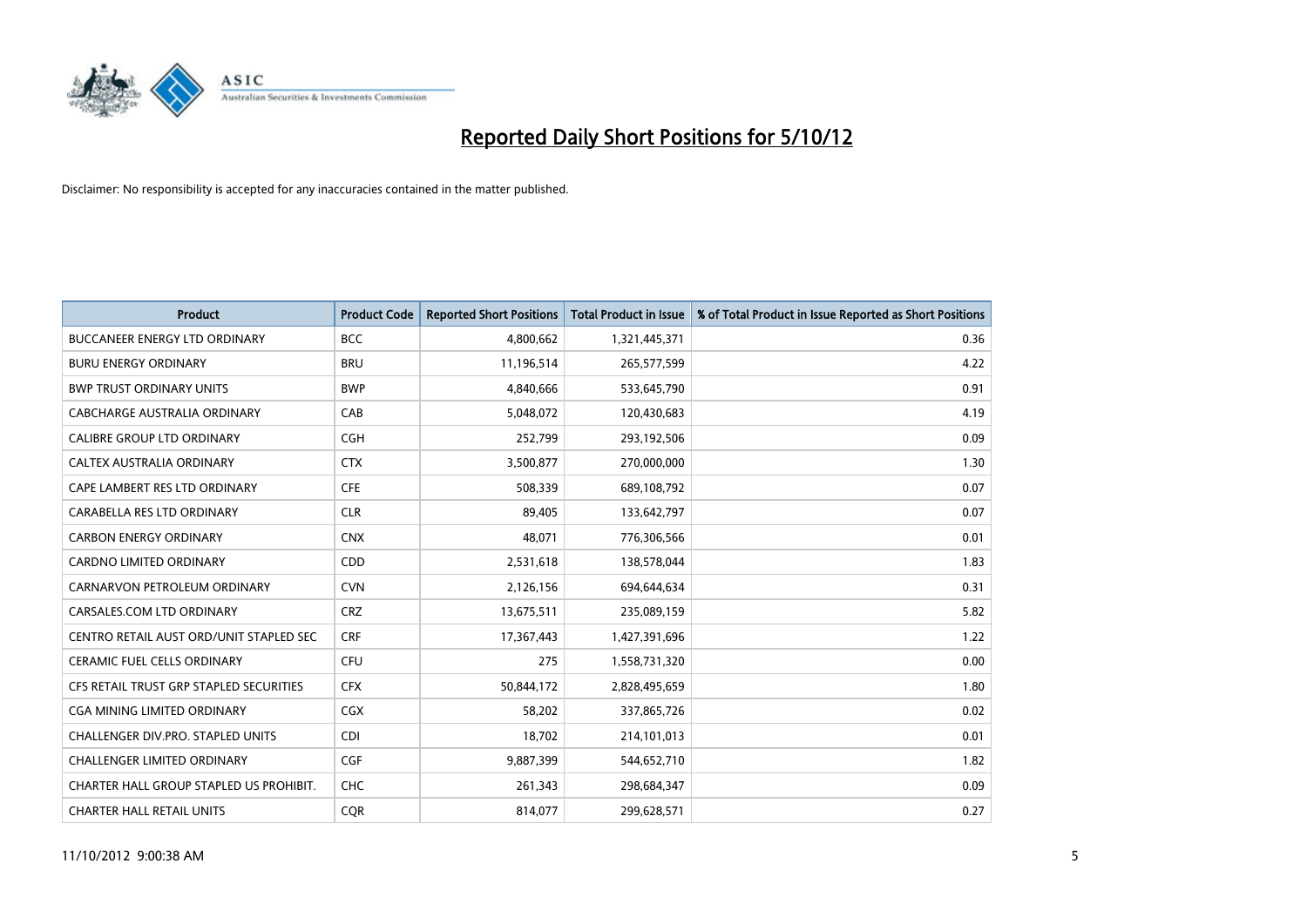

| <b>Product</b>                          | <b>Product Code</b> | <b>Reported Short Positions</b> | <b>Total Product in Issue</b> | % of Total Product in Issue Reported as Short Positions |
|-----------------------------------------|---------------------|---------------------------------|-------------------------------|---------------------------------------------------------|
| <b>CHORUS LIMITED ORDINARY</b>          | <b>CNU</b>          | 1,055,959                       | 385,082,123                   | 0.27                                                    |
| CITIGOLD CORP LTD ORDINARY              | <b>CTO</b>          | 1,055,317                       | 1,238,622,051                 | 0.09                                                    |
| <b>CLOUGH LIMITED ORDINARY</b>          | <b>CLO</b>          | 173,127                         | 773,989,006                   | 0.02                                                    |
| <b>CNPR GRP UNITS/ORD STAPLED</b>       | <b>CNP</b>          | 2,537                           | 972,414,514                   | 0.00                                                    |
| COAL OF AFRICA LTD ORDINARY             | <b>CZA</b>          | 168,625                         | 800,951,034                   | 0.02                                                    |
| <b>COALSPUR MINES LTD ORDINARY</b>      | <b>CPL</b>          | 12,548,978                      | 620,729,899                   | 2.02                                                    |
| <b>COBAR CONSOLIDATED ORDINARY</b>      | CCU                 | 20.000                          | 230,908,871                   | 0.01                                                    |
| COCA-COLA AMATIL ORDINARY               | <b>CCL</b>          | 4,833,546                       | 761,319,007                   | 0.63                                                    |
| COCHLEAR LIMITED ORDINARY               | <b>COH</b>          | 4,686,077                       | 56,972,605                    | 8.23                                                    |
| <b>COCKATOO COAL ORDINARY</b>           | <b>COK</b>          | 13,887,660                      | 1,016,746,908                 | 1.37                                                    |
| <b>COLLINS FOODS LTD ORDINARY</b>       | <b>CKF</b>          | 23,670                          | 93,000,003                    | 0.03                                                    |
| COMMONWEALTH BANK, ORDINARY             | <b>CBA</b>          | 16,056,588                      | 1,592,154,780                 | 1.01                                                    |
| <b>COMMONWEALTH PROP ORDINARY UNITS</b> | <b>CPA</b>          | 16,894,262                      | 2,347,003,413                 | 0.72                                                    |
| <b>COMPASS RESOURCES ORDINARY</b>       | <b>CMR</b>          | 7,472                           | 1,403,744,100                 | 0.00                                                    |
| <b>COMPUTERSHARE LTD ORDINARY</b>       | CPU                 | 8,452,149                       | 555,664,059                   | 1.52                                                    |
| CONSOLIDATED MEDIA. ORDINARY            | <b>CMI</b>          | 95,265                          | 561,834,996                   | 0.02                                                    |
| CONTINENTAL COAL LTD ORDINARY           | CCC                 | 983                             | 445,894,046                   | 0.00                                                    |
| COOPER ENERGY LTD ORDINARY              | <b>COE</b>          | 607,431                         | 328,694,257                   | 0.18                                                    |
| <b>CREDIT CORP GROUP ORDINARY</b>       | <b>CCP</b>          | 46,952                          | 45,932,899                    | 0.10                                                    |
| <b>CROMWELL PROP STAPLED SECURITIES</b> | <b>CMW</b>          | 106,382                         | 1,205,255,670                 | 0.01                                                    |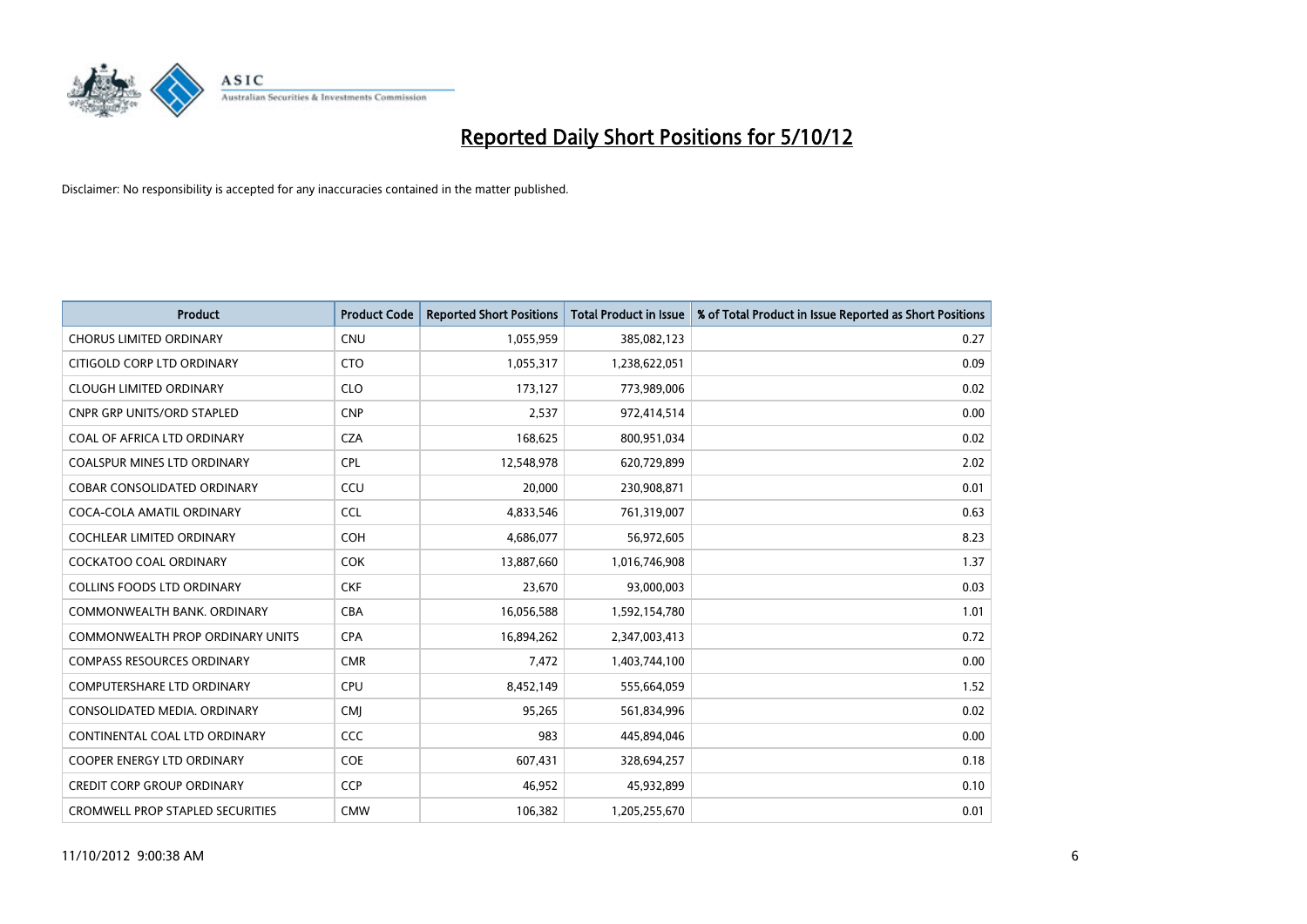

| <b>Product</b>                      | <b>Product Code</b> | <b>Reported Short Positions</b> | <b>Total Product in Issue</b> | % of Total Product in Issue Reported as Short Positions |
|-------------------------------------|---------------------|---------------------------------|-------------------------------|---------------------------------------------------------|
| <b>CROWN LIMITED ORDINARY</b>       | <b>CWN</b>          | 7,664,641                       | 728,394,185                   | 1.05                                                    |
| <b>CSG LIMITED ORDINARY</b>         | CSV                 | 813,409                         | 282,567,499                   | 0.29                                                    |
| <b>CSL LIMITED ORDINARY</b>         | <b>CSL</b>          | 3,444,622                       | 505,283,826                   | 0.68                                                    |
| <b>CSR LIMITED ORDINARY</b>         | <b>CSR</b>          | 45,826,142                      | 506,000,315                   | 9.06                                                    |
| <b>CUDECO LIMITED ORDINARY</b>      | CDU                 | 4,841,012                       | 188,183,961                   | 2.57                                                    |
| <b>CUE ENERGY RESOURCE ORDINARY</b> | <b>CUE</b>          | 24,777                          | 698,119,720                   | 0.00                                                    |
| DART ENERGY LTD ORDINARY            | <b>DTE</b>          | 16,270,662                      | 769,340,406                   | 2.11                                                    |
| DATA#3 LIMITED ORDINARY             | <b>DTL</b>          | 50,010                          | 153,974,950                   | 0.03                                                    |
| DAVID JONES LIMITED ORDINARY        | <b>DIS</b>          | 47,369,482                      | 528,655,600                   | 8.96                                                    |
| DECMIL GROUP LIMITED ORDINARY       | <b>DCG</b>          | 1,092,518                       | 167,567,757                   | 0.65                                                    |
| DEXUS PROPERTY GROUP STAPLED UNITS  | <b>DXS</b>          | 10,526,815                      | 4,839,024,176                 | 0.22                                                    |
| DISCOVERY METALS LTD ORDINARY       | <b>DML</b>          | 8,732,497                       | 484,771,941                   | 1.80                                                    |
| DOMINO PIZZA ENTERPR ORDINARY       | <b>DMP</b>          | 311,832                         | 70,092,674                    | 0.44                                                    |
| DORAY MINERALS LTD ORDINARY         | <b>DRM</b>          | 179,107                         | 81,626,525                    | 0.22                                                    |
| DOWNER EDI LIMITED ORDINARY         | <b>DOW</b>          | 10,741,532                      | 429,100,296                   | 2.50                                                    |
| DRILLSEARCH ENERGY ORDINARY         | <b>DLS</b>          | 2,276,189                       | 386,468,803                   | 0.59                                                    |
| DUET GROUP STAPLED US PROHIBIT.     | <b>DUE</b>          | 6,910,987                       | 1,116,638,606                 | 0.62                                                    |
| DULUXGROUP LIMITED ORDINARY         | <b>DLX</b>          | 10,061,899                      | 368,984,902                   | 2.73                                                    |
| <b>DWS LTD ORDINARY</b>             | <b>DWS</b>          | 1                               | 132,362,763                   | 0.00                                                    |
| ECHO ENTERTAINMENT ORDINARY         | EGP                 | 10,924,931                      | 825,672,730                   | 1.32                                                    |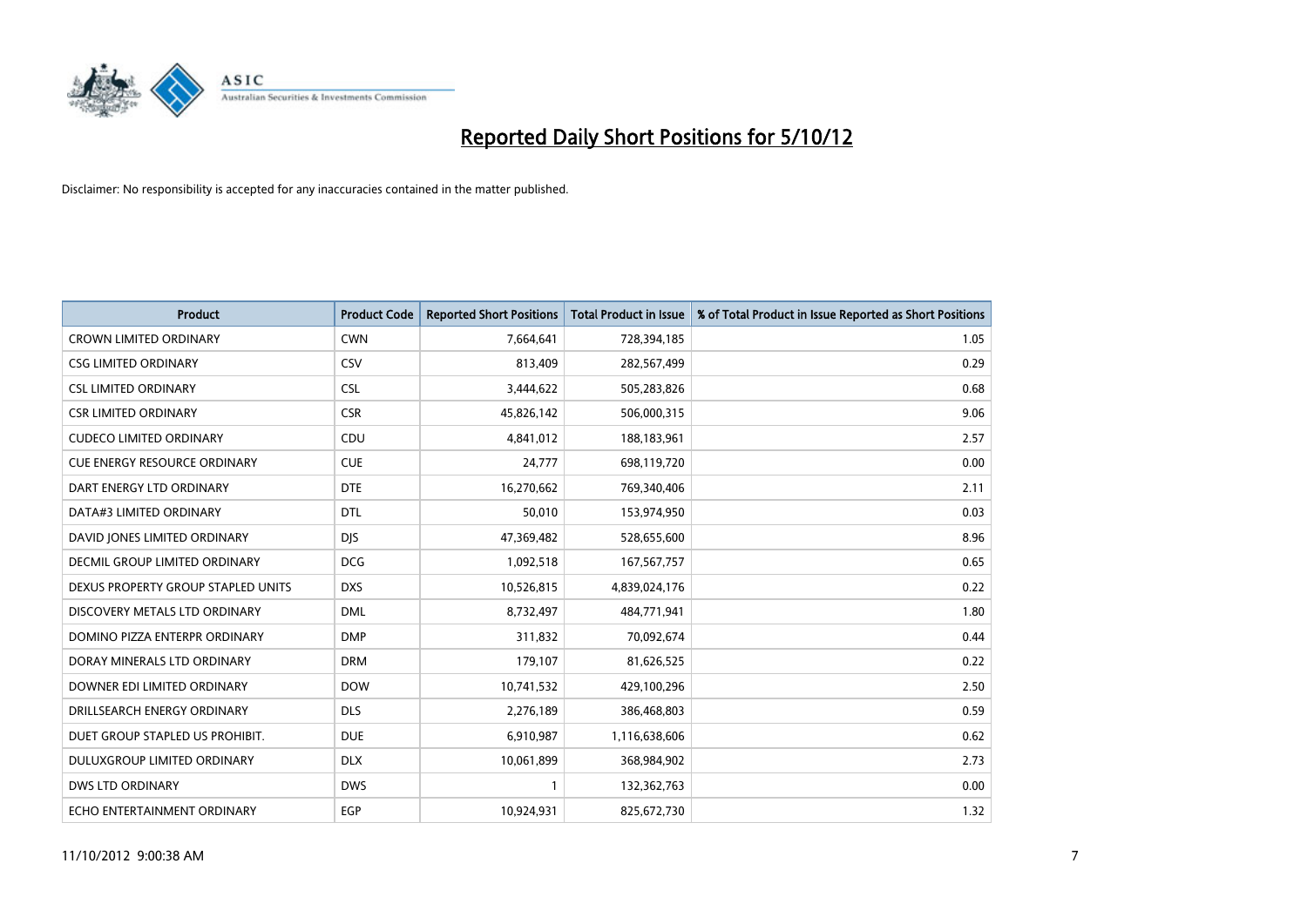

| <b>Product</b>                        | <b>Product Code</b> | <b>Reported Short Positions</b> | <b>Total Product in Issue</b> | % of Total Product in Issue Reported as Short Positions |
|---------------------------------------|---------------------|---------------------------------|-------------------------------|---------------------------------------------------------|
| <b>ELDERS LIMITED ORDINARY</b>        | <b>ELD</b>          | 18,333,150                      | 448,598,480                   | 4.09                                                    |
| ELEMENTAL MINERALS ORDINARY           | <b>ELM</b>          | 95,229                          | 243,614,280                   | 0.04                                                    |
| ELEMENTOS LIMITED ORDINARY            | <b>ELT</b>          | 16                              | 82,383,526                    | 0.00                                                    |
| <b>EMECO HOLDINGS ORDINARY</b>        | <b>EHL</b>          | 4,542,521                       | 631,237,586                   | 0.72                                                    |
| <b>ENDEAVOUR MIN CORP CDI 1:1</b>     | <b>EVR</b>          | 198,718                         | 119,771,509                   | 0.17                                                    |
| <b>ENERGY RESOURCES ORDINARY 'A'</b>  | <b>ERA</b>          | 6,946,274                       | 517,725,062                   | 1.34                                                    |
| <b>ENERGY WORLD CORPOR. ORDINARY</b>  | <b>EWC</b>          | 20,512,041                      | 1,734,166,672                 | 1.18                                                    |
| <b>ENVESTRA LIMITED ORDINARY</b>      | <b>ENV</b>          | 16,913,146                      | 1,572,392,111                 | 1.08                                                    |
| EQUATORIAL RES LTD ORDINARY           | EQX                 | 59,200                          | 117,235,353                   | 0.05                                                    |
| EVOLUTION MINING LTD ORDINARY         | <b>EVN</b>          | 1,209,971                       | 707,605,713                   | 0.17                                                    |
| FAIRFAX MEDIA LTD ORDINARY            | <b>FXI</b>          | 308,527,882                     | 2,351,955,725                 | 13.12                                                   |
| FAR LTD ORDINARY                      | <b>FAR</b>          | 21,000,000                      | 2,499,846,742                 | 0.84                                                    |
| FISHER & PAYKEL APP. ORDINARY         | <b>FPA</b>          | 250,000                         | 724,235,162                   | 0.03                                                    |
| FISHER & PAYKEL H. ORDINARY           | <b>FPH</b>          | 34,877                          | 538,087,084                   | 0.01                                                    |
| FKP PROPERTY GROUP STAPLED SECURITIES | <b>FKP</b>          | 74,436,425                      | 2,251,016,386                 | 3.31                                                    |
| FLEETWOOD CORP ORDINARY               | <b>FWD</b>          | 1,299,513                       | 59,304,823                    | 2.19                                                    |
| FLETCHER BUILDING ORDINARY            | <b>FBU</b>          | 10,740,184                      | 682,866,936                   | 1.57                                                    |
| FLEXIGROUP LIMITED ORDINARY           | <b>FXL</b>          | 168,152                         | 286,723,056                   | 0.06                                                    |
| FLIGHT CENTRE ORDINARY                | <b>FLT</b>          | 13,299,194                      | 100,149,257                   | 13.28                                                   |
| FLINDERS MINES LTD ORDINARY           | <b>FMS</b>          | 967,150                         | 1,821,300,404                 | 0.05                                                    |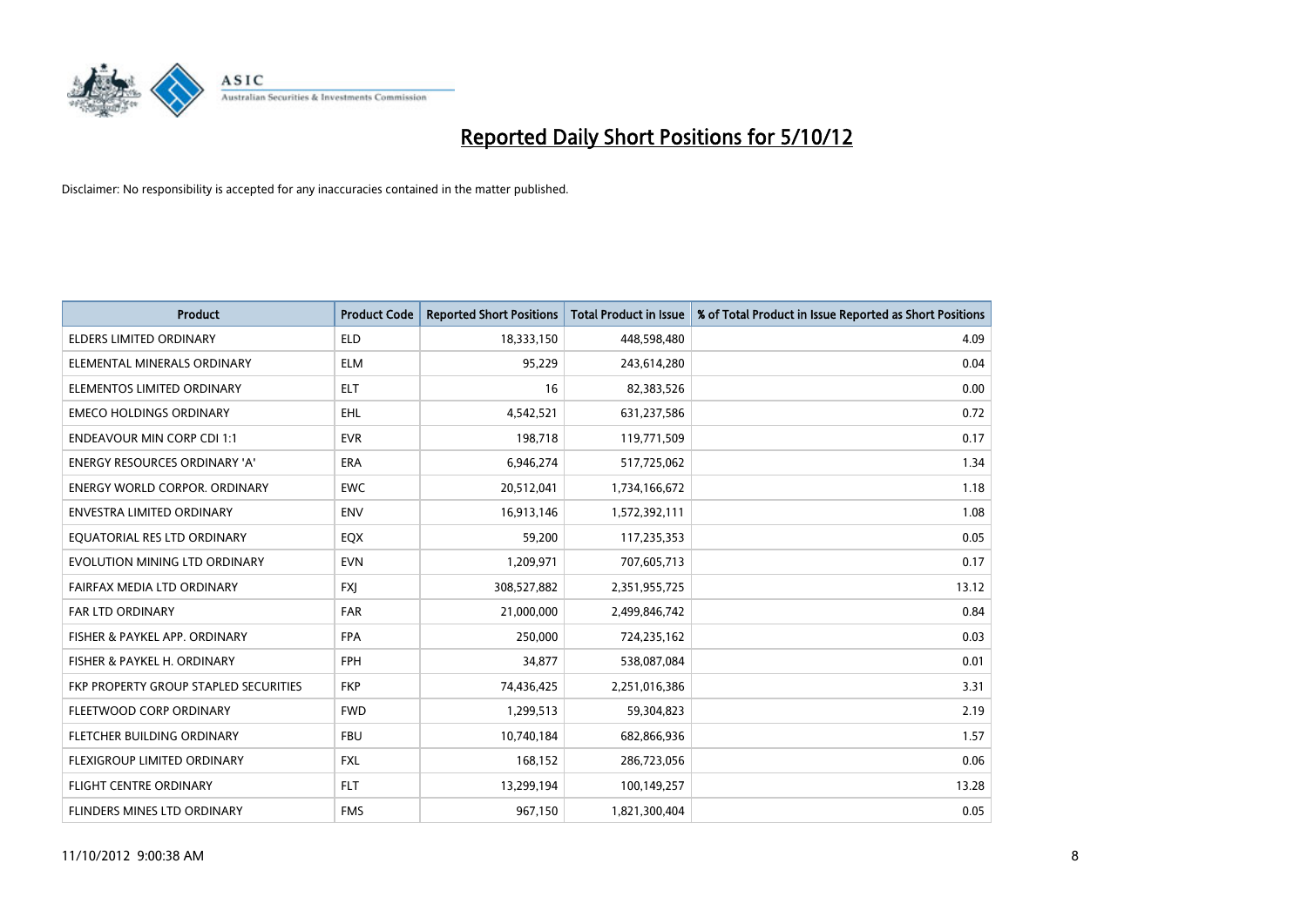

| <b>Product</b>                            | <b>Product Code</b> | <b>Reported Short Positions</b> | <b>Total Product in Issue</b> | % of Total Product in Issue Reported as Short Positions |
|-------------------------------------------|---------------------|---------------------------------|-------------------------------|---------------------------------------------------------|
| <b>FORGE GROUP LIMITED ORDINARY</b>       | FGE                 | 518,420                         | 86,169,014                    | 0.60                                                    |
| FORTESCUE METALS GRP ORDINARY             | <b>FMG</b>          | 214,695,169                     | 3,113,798,659                 | 6.89                                                    |
| <b>G.U.D. HOLDINGS ORDINARY</b>           | GUD                 | 1,213,176                       | 71,341,319                    | 1.70                                                    |
| <b>G8 EDUCATION LIMITED ORDINARY</b>      | <b>GEM</b>          | 121,311                         | 236,093,926                   | 0.05                                                    |
| <b>GALAXY RESOURCES ORDINARY</b>          | <b>GXY</b>          | 3,572,223                       | 506,359,341                   | 0.71                                                    |
| <b>GENETIC TECHNOLOGIES ORDINARY</b>      | <b>GTG</b>          | 1,124,100                       | 464,771,819                   | 0.24                                                    |
| <b>GEODYNAMICS LIMITED ORDINARY</b>       | GDY                 | 850                             | 406,452,608                   | 0.00                                                    |
| <b>GINDALBIE METALS LTD ORDINARY</b>      | <b>GBG</b>          | 62,689,474                      | 1,247,487,454                 | 5.03                                                    |
| <b>GOODMAN FIELDER. ORDINARY</b>          | <b>GFF</b>          | 29,964,128                      | 1,955,559,207                 | 1.53                                                    |
| <b>GOODMAN GROUP STAPLED US PROHIBIT.</b> | <b>GMG</b>          | 12,349,588                      | 1,607,517,309                 | 0.77                                                    |
| <b>GPT GROUP STAPLED SEC.</b>             | <b>GPT</b>          | 5,762,991                       | 1,766,785,075                 | 0.33                                                    |
| <b>GRAINCORP LIMITED A CLASS ORDINARY</b> | <b>GNC</b>          | 2,989,393                       | 222,367,510                   | 1.34                                                    |
| <b>GRANGE RESOURCES. ORDINARY</b>         | <b>GRR</b>          | 2,645,360                       | 1,155,487,102                 | 0.23                                                    |
| <b>GREENLAND MIN EN LTD ORDINARY</b>      | GGG                 | 4,811,116                       | 416,590,488                   | 1.15                                                    |
| <b>GRYPHON MINERALS LTD ORDINARY</b>      | GRY                 | 20,493,792                      | 348,264,983                   | 5.88                                                    |
| <b>GUILDFORD COAL LTD ORDINARY</b>        | <b>GUF</b>          | 2,260,522                       | 521,046,899                   | 0.43                                                    |
| <b>GUIARAT NRE COAL LTD ORDINARY</b>      | <b>GNM</b>          | 8,100                           | 1,123,137,858                 | 0.00                                                    |
| <b>GUNNS LIMITED ORDINARY</b>             | <b>GNS</b>          | 51,528,090                      | 848,401,559                   | 6.07                                                    |
| <b>GWA GROUP LTD ORDINARY</b>             | <b>GWA</b>          | 10,324,971                      | 302,005,514                   | 3.42                                                    |
| <b>HARVEY NORMAN ORDINARY</b>             | <b>HVN</b>          | 95,510,592                      | 1,062,316,784                 | 8.99                                                    |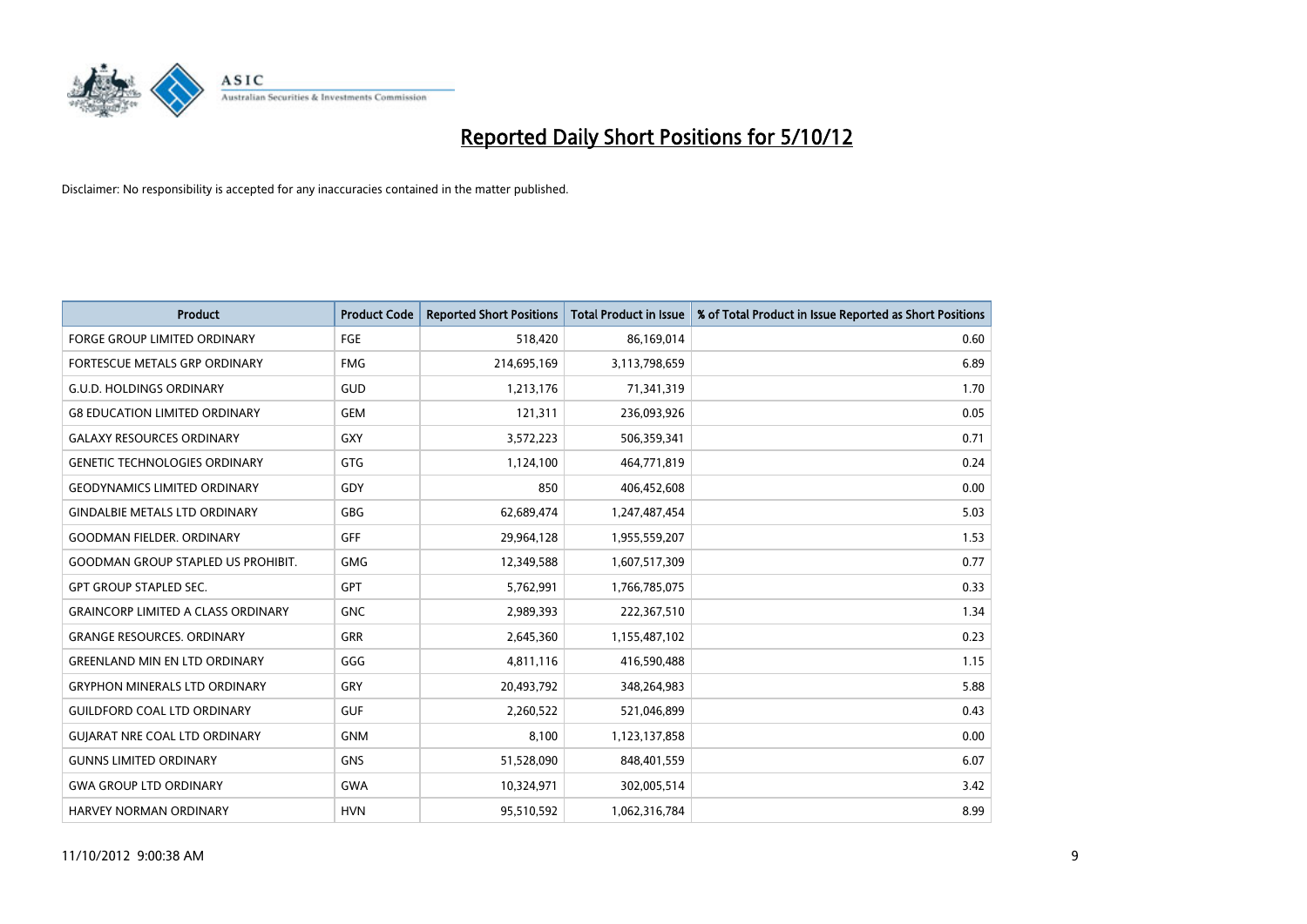

| <b>Product</b>                           | <b>Product Code</b> | <b>Reported Short Positions</b> | <b>Total Product in Issue</b> | % of Total Product in Issue Reported as Short Positions |
|------------------------------------------|---------------------|---------------------------------|-------------------------------|---------------------------------------------------------|
| HASTIE GROUP LIMITED ORDINARY            | <b>HST</b>          | 233,914                         | 137,353,504                   | 0.17                                                    |
| HASTINGS DIVERSIFIED STAPLED SECURITY    | <b>HDF</b>          | 360,026                         | 530,001,072                   | 0.07                                                    |
| <b>HENDERSON GROUP CDI 1:1</b>           | <b>HGG</b>          | 6,628,973                       | 706,654,885                   | 0.94                                                    |
| HFA HOLDINGS LIMITED ORDINARY            | <b>HFA</b>          | 3,809                           | 117,332,831                   | 0.00                                                    |
| HILLGROVE RES LTD ORDINARY               | <b>HGO</b>          | 2,546,474                       | 1,022,760,221                 | 0.25                                                    |
| HILLS HOLDINGS LTD ORDINARY              | <b>HIL</b>          | 2,134,672                       | 246,500,444                   | 0.87                                                    |
| HORIZON OIL LIMITED ORDINARY             | <b>HZN</b>          | 25,426,207                      | 1,130,811,515                 | 2.25                                                    |
| <b>ICON ENERGY LIMITED ORDINARY</b>      | <b>ICN</b>          | 72                              | 469,301,394                   | 0.00                                                    |
| <b>IINET LIMITED ORDINARY</b>            | <b>IIN</b>          | 1,695                           | 161,038,847                   | 0.00                                                    |
| <b>ILUKA RESOURCES ORDINARY</b>          | ILU                 | 48,505,905                      | 418,700,517                   | 11.58                                                   |
| <b>IMDEX LIMITED ORDINARY</b>            | <b>IMD</b>          | 1,944,488                       | 208,235,426                   | 0.93                                                    |
| <b>INCITEC PIVOT ORDINARY</b>            | <b>IPL</b>          | 8,523,705                       | 1,628,730,107                 | 0.52                                                    |
| <b>INDEPENDENCE GROUP ORDINARY</b>       | <b>IGO</b>          | 11,958,414                      | 232,882,535                   | 5.13                                                    |
| <b>INDOPHIL RESOURCES ORDINARY</b>       | <b>IRN</b>          | 1,182,239                       | 1,203,146,194                 | 0.10                                                    |
| <b>INDUSTREA LIMITED ORDINARY</b>        | <b>IDL</b>          | 8,773,830                       | 370,268,218                   | 2.37                                                    |
| <b>INFIGEN ENERGY STAPLED SECURITIES</b> | <b>IFN</b>          | 3,265,135                       | 762,265,972                   | 0.43                                                    |
| <b>INSURANCE AUSTRALIA ORDINARY</b>      | IAG                 | 6,831,480                       | 2,079,034,021                 | 0.33                                                    |
| INTEGRA MINING LTD, ORDINARY             | <b>IGR</b>          | 907,206                         | 934,440,899                   | 0.10                                                    |
| <b>INTREPID MINES ORDINARY</b>           | <b>IAU</b>          | 5,898,493                       | 553,721,671                   | 1.07                                                    |
| INVESTA OFFICE FUND STAPLED SECURITIES   | <b>IOF</b>          | 2,713,137                       | 614,047,458                   | 0.44                                                    |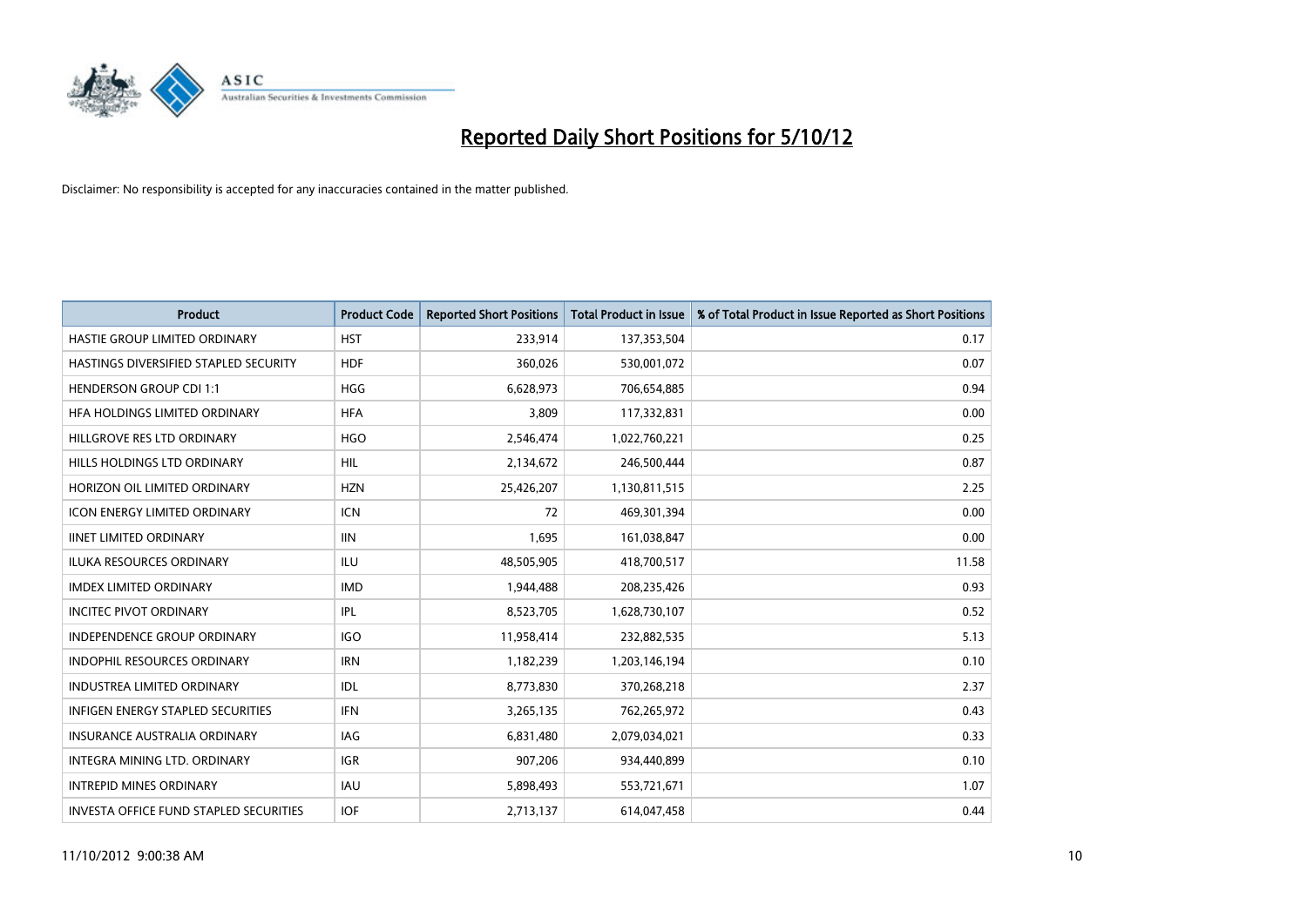

| <b>Product</b>                                  | <b>Product Code</b> | <b>Reported Short Positions</b> | <b>Total Product in Issue</b> | % of Total Product in Issue Reported as Short Positions |
|-------------------------------------------------|---------------------|---------------------------------|-------------------------------|---------------------------------------------------------|
| <b>INVOCARE LIMITED ORDINARY</b>                | <b>IVC</b>          | 3,354,512                       | 110,030,298                   | 3.05                                                    |
| ION LIMITED ORDINARY                            | <b>ION</b>          | 164,453                         | 256,365,105                   | 0.06                                                    |
| <b>IOOF HOLDINGS LTD ORDINARY</b>               | IFL                 | 2,368,993                       | 229,794,395                   | 1.03                                                    |
| <b>IRESS LIMITED ORDINARY</b>                   | <b>IRE</b>          | 2,522,642                       | 128,620,231                   | 1.96                                                    |
| <b>IRON ORE HOLDINGS ORDINARY</b>               | <b>IOH</b>          | 39,352                          | 161,174,005                   | 0.02                                                    |
| ISHARES MSCI AUS 200 ISHARES MSCI AUS 200       | IOZ                 | 5,163                           | 6,006,227                     | 0.09                                                    |
| ISHARES S&P EU 350 CDI 1:1                      | <b>IEU</b>          | 3,511                           | 50,800,000                    | 0.01                                                    |
| <b>IVANHOE AUSTRALIA ORDINARY</b>               | <b>IVA</b>          | 2,216,001                       | 555,583,643                   | 0.40                                                    |
| <b>JAMES HARDIE INDUST CHESS DEPOSITARY INT</b> | <b>IHX</b>          | 9,087,837                       | 439,555,152                   | 2.07                                                    |
| <b>IB HI-FI LIMITED ORDINARY</b>                | <b>IBH</b>          | 22,242,796                      | 98,850,643                    | 22.50                                                   |
| JUPITER MINES ORDINARY                          | <b>IMS</b>          | 481                             | 2,281,835,383                 | 0.00                                                    |
| <b>KAGARA LTD ORDINARY</b>                      | KZL                 | 3,000,293                       | 798,953,117                   | 0.38                                                    |
| KANGAROO RES LTD ORDINARY                       | <b>KRL</b>          | 144,005                         | 3,434,430,012                 | 0.00                                                    |
| KAROON GAS AUSTRALIA ORDINARY                   | <b>KAR</b>          | 1,455,506                       | 221,420,769                   | 0.66                                                    |
| KATHMANDU HOLD LTD ORDINARY                     | <b>KMD</b>          | 712,747                         | 200,165,940                   | 0.36                                                    |
| <b>KBL MINING LIMITED ORDINARY</b>              | <b>KBL</b>          | 1,820                           | 292,335,629                   | 0.00                                                    |
| <b>KENTOR GOLD LIMITED ORDINARY</b>             | KGL                 | 275                             | 140,040,563                   | 0.00                                                    |
| KINGSGATE CONSOLID. ORDINARY                    | <b>KCN</b>          | 7,975,460                       | 151,744,838                   | 5.26                                                    |
| KINGSROSE MINING LTD ORDINARY                   | <b>KRM</b>          | 70,540                          | 289,893,617                   | 0.02                                                    |
| LEIGHTON HOLDINGS ORDINARY                      | LEI                 | 14,398,668                      | 337,088,765                   | 4.27                                                    |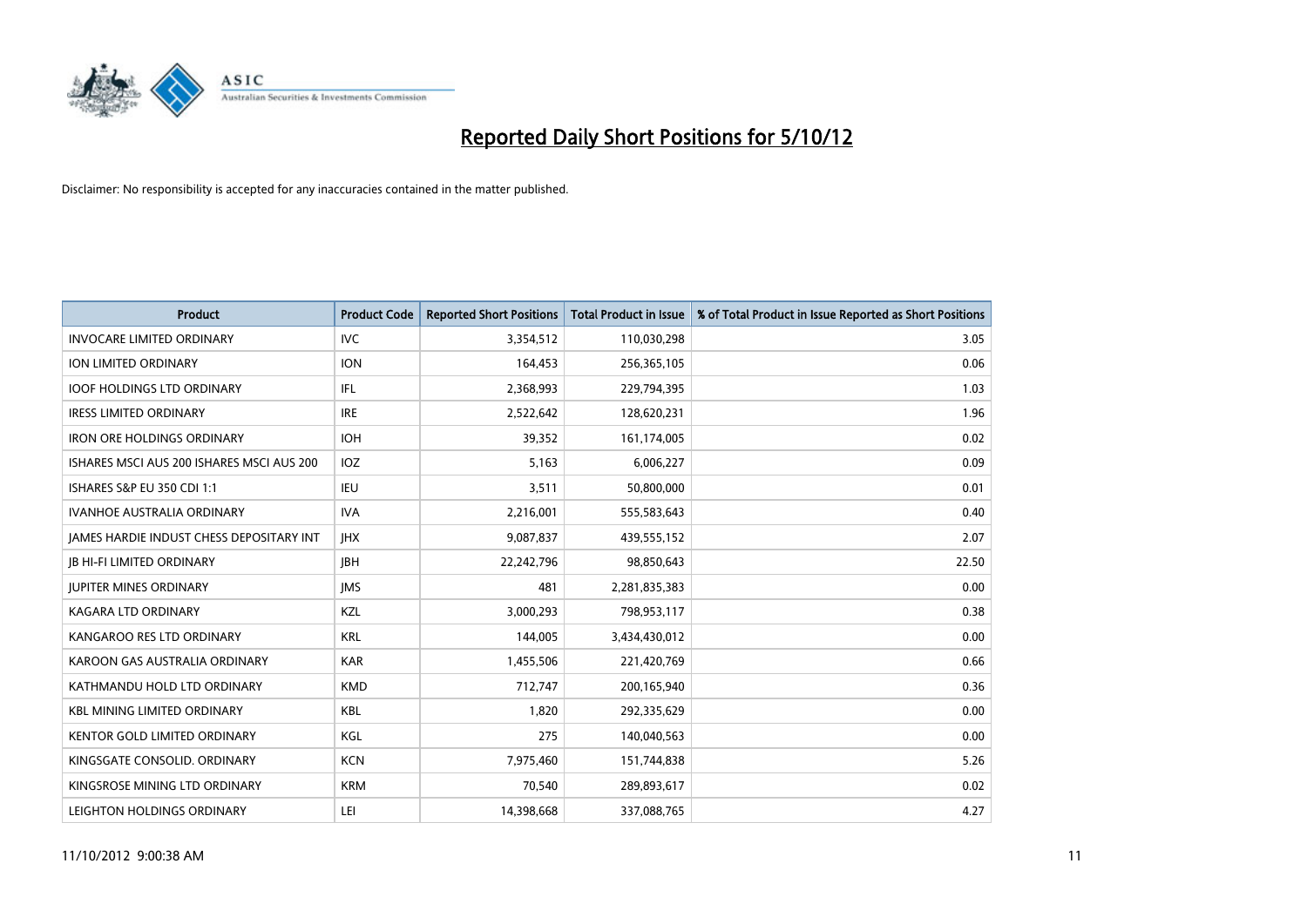

| <b>Product</b>                        | <b>Product Code</b> | <b>Reported Short Positions</b> | <b>Total Product in Issue</b> | % of Total Product in Issue Reported as Short Positions |
|---------------------------------------|---------------------|---------------------------------|-------------------------------|---------------------------------------------------------|
| LEND LEASE GROUP UNIT/ORD STAPLED     | LLC                 | 5,430,351                       | 574,351,883                   | 0.95                                                    |
| LINC ENERGY LTD ORDINARY              | <b>LNC</b>          | 18,722,736                      | 504,487,631                   | 3.71                                                    |
| LIQUEFIED NATURAL ORDINARY            | <b>LNG</b>          | 272,800                         | 267,699,015                   | 0.10                                                    |
| LYNAS CORPORATION ORDINARY            | <b>LYC</b>          | 233,626,702                     | 1,716,159,363                 | 13.61                                                   |
| M2 TELECOMMUNICATION ORDINARY         | <b>MTU</b>          | 5,137,548                       | 156,806,954                   | 3.28                                                    |
| <b>MACA LIMITED ORDINARY</b>          | <b>MLD</b>          | 68,612                          | 150,000,000                   | 0.05                                                    |
| <b>MACMAHON HOLDINGS ORDINARY</b>     | <b>MAH</b>          | 6,425,947                       | 741,316,038                   | 0.87                                                    |
| MACQ ATLAS ROADS GRP ORDINARY STAPLED | <b>MOA</b>          | 3,855,292                       | 478,531,436                   | 0.81                                                    |
| MACQUARIE GROUP LTD ORDINARY          | <b>MOG</b>          | 8,471,117                       | 339,207,464                   | 2.50                                                    |
| MAGELLAN FIN GRP LTD ORDINARY         | <b>MFG</b>          | 7.639                           | 152,558,341                   | 0.01                                                    |
| MAGELLAN FLAGSHIP ORDINARY            | <b>MFF</b>          | 424                             | 344,844,354                   | 0.00                                                    |
| <b>MARENGO MINING ORDINARY</b>        | <b>MGO</b>          | 39,850                          | 1,137,720,551                 | 0.00                                                    |
| <b>MATRIX C &amp; E LTD ORDINARY</b>  | <b>MCE</b>          | 1,060,208                       | 94,555,428                    | 1.12                                                    |
| <b>MAVERICK DRILLING ORDINARY</b>     | <b>MAD</b>          | 4,306,375                       | 452,726,751                   | 0.95                                                    |
| MCMILLAN SHAKESPEARE ORDINARY         | <b>MMS</b>          | 28,222                          | 74,523,965                    | 0.04                                                    |
| MEDUSA MINING LTD ORDINARY            | <b>MML</b>          | 1,443,794                       | 188,903,911                   | 0.76                                                    |
| MELBOURNE IT LIMITED ORDINARY         | <b>MLB</b>          | 493,224                         | 81,965,992                    | 0.60                                                    |
| MEO AUSTRALIA LTD ORDINARY            | <b>MEO</b>          | 4,705,050                       | 539,913,260                   | 0.87                                                    |
| <b>MERMAID MARINE ORDINARY</b>        | <b>MRM</b>          | 1,673,908                       | 223,353,732                   | 0.75                                                    |
| MESOBLAST LIMITED ORDINARY            | <b>MSB</b>          | 15,736,841                      | 284.478.361                   | 5.53                                                    |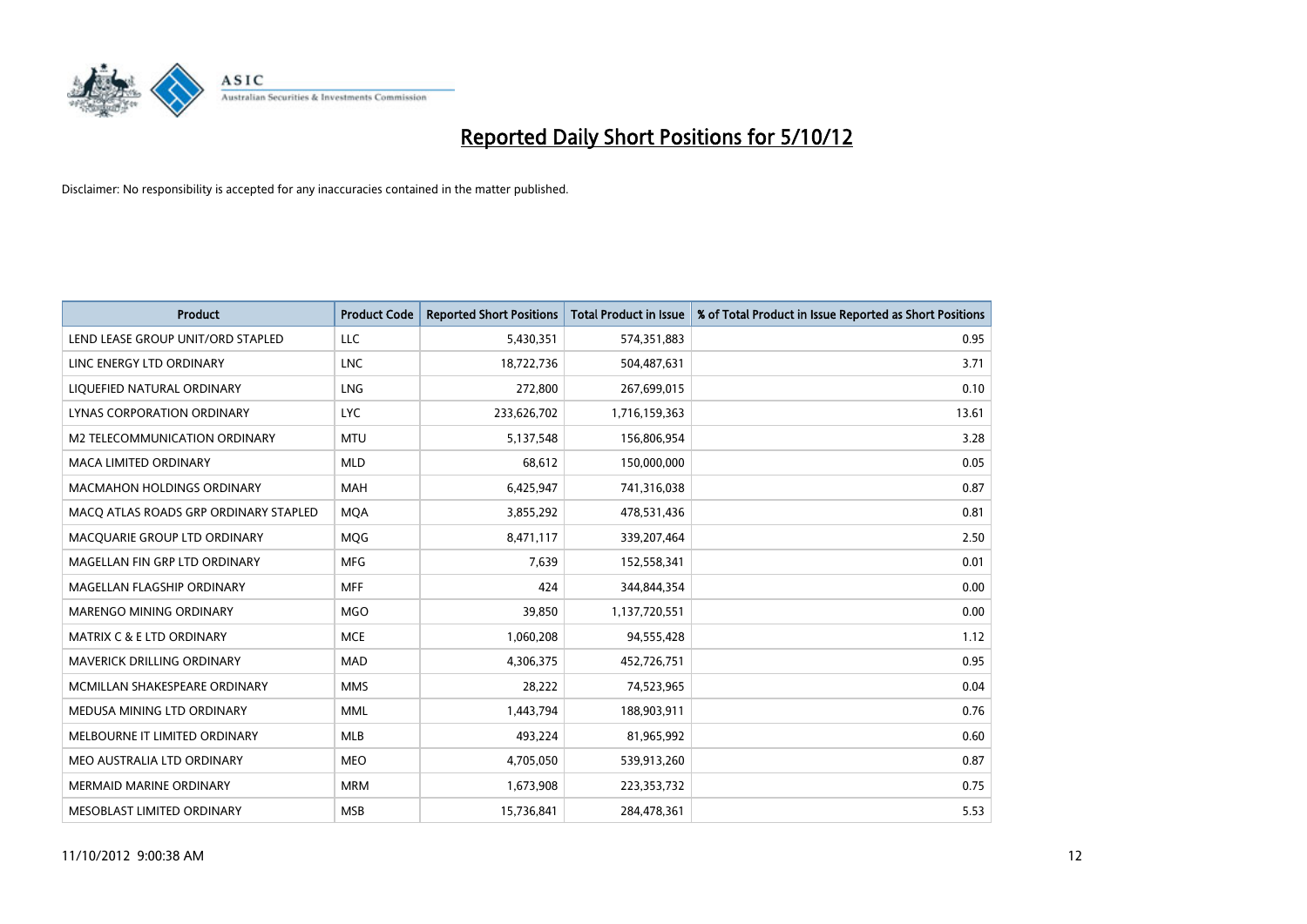

| <b>Product</b>                       | <b>Product Code</b> | <b>Reported Short Positions</b> | <b>Total Product in Issue</b> | % of Total Product in Issue Reported as Short Positions |
|--------------------------------------|---------------------|---------------------------------|-------------------------------|---------------------------------------------------------|
| METALS X LIMITED ORDINARY            | <b>MLX</b>          | 2,654,548                       | 1,316,663,257                 | 0.20                                                    |
| METCASH LIMITED ORDINARY             | <b>MTS</b>          | 54,486,231                      | 880,704,786                   | 6.19                                                    |
| <b>METMINCO LIMITED ORDINARY</b>     | <b>MNC</b>          | 264,456                         | 1,749,541,573                 | 0.02                                                    |
| MICLYN EXP OFFSHR ORDINARY           | <b>MIO</b>          | 95,958                          | 278,639,188                   | 0.03                                                    |
| MILTON CORPORATION ORDINARY          | <b>MLT</b>          | 12,800                          | 121,625,655                   | 0.01                                                    |
| MINCOR RESOURCES NL ORDINARY         | <b>MCR</b>          | 1,573,499                       | 188,208,274                   | 0.84                                                    |
| MINERAL DEPOSITS ORDINARY            | <b>MDL</b>          | 454,468                         | 83,538,786                    | 0.54                                                    |
| MINERAL RESOURCES, ORDINARY          | <b>MIN</b>          | 5,737,432                       | 185,006,018                   | 3.10                                                    |
| MIRABELA NICKEL LTD ORDINARY         | <b>MBN</b>          | 13,593,505                      | 876,582,736                   | 1.55                                                    |
| MIRVAC GROUP STAPLED SECURITIES      | <b>MGR</b>          | 30,112,431                      | 3,425,587,451                 | 0.88                                                    |
| <b>MOLOPO ENERGY LTD ORDINARY</b>    | <b>MPO</b>          | 643,312                         | 245,849,711                   | 0.26                                                    |
| <b>MONADELPHOUS GROUP ORDINARY</b>   | <b>MND</b>          | 4,887,574                       | 90,663,543                    | 5.39                                                    |
| MORTGAGE CHOICE LTD ORDINARY         | <b>MOC</b>          | 2,450,632                       | 122,819,572                   | 2.00                                                    |
| <b>MOUNT GIBSON IRON ORDINARY</b>    | <b>MGX</b>          | 35,735,337                      | 1,085,728,430                 | 3.29                                                    |
| <b>MURCHISON METALS LTD ORDINARY</b> | <b>MMX</b>          | 1,151,662                       | 450,427,346                   | 0.26                                                    |
| MYER HOLDINGS LTD ORDINARY           | <b>MYR</b>          | 70,644,596                      | 583,384,551                   | 12.11                                                   |
| <b>MYSTATE LIMITED ORDINARY</b>      | <b>MYS</b>          | 20,991                          | 87,012,663                    | 0.02                                                    |
| NATIONAL AUST, BANK ORDINARY         | <b>NAB</b>          | 12,656,971                      | 2,297,237,138                 | 0.55                                                    |
| NAVITAS LIMITED ORDINARY             | <b>NVT</b>          | 10,914,237                      | 375,367,918                   | 2.91                                                    |
| NEON ENERGY LIMITED ORDINARY         | <b>NEN</b>          | 4,805,168                       | 509.439.518                   | 0.94                                                    |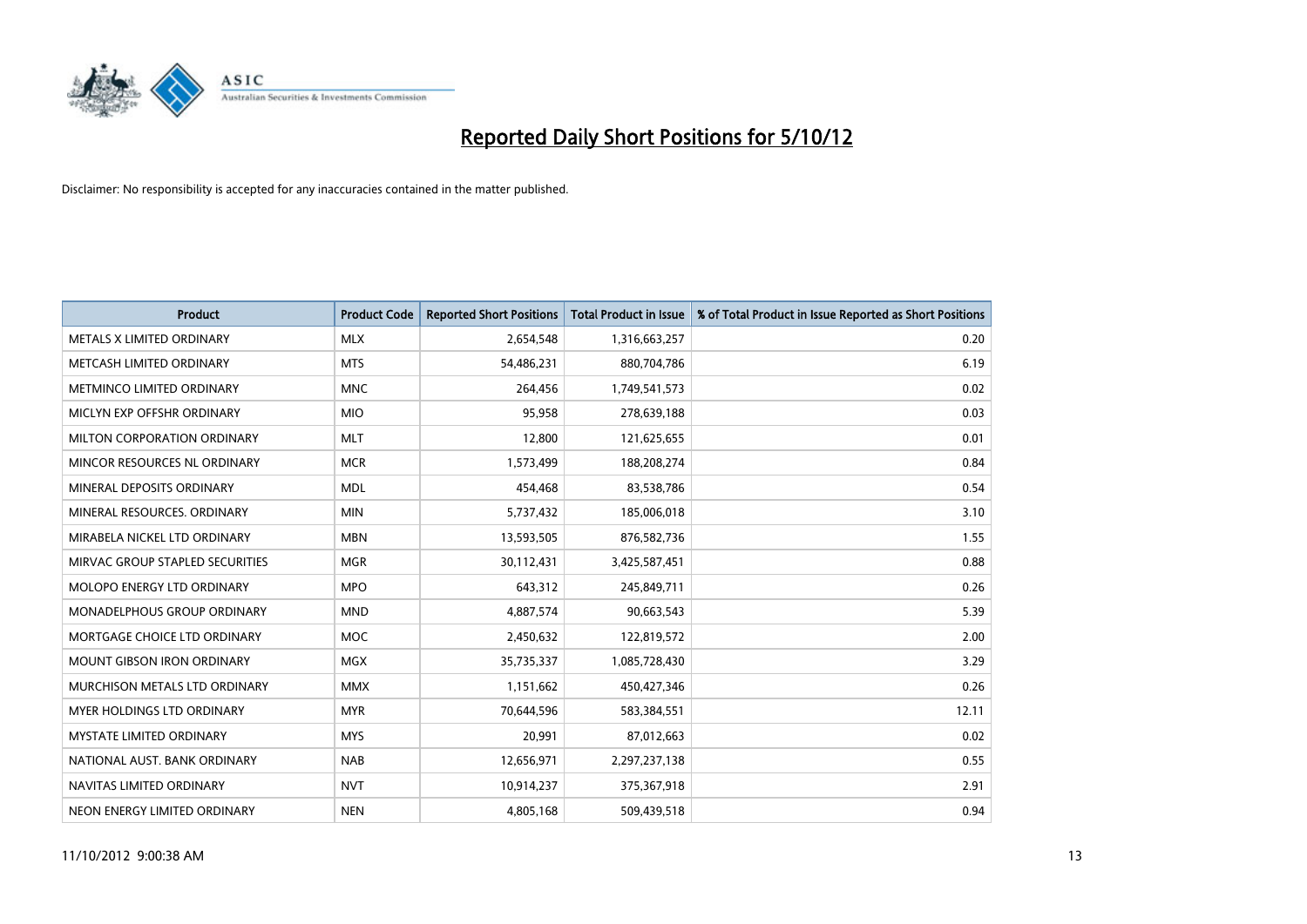

| <b>Product</b>                        | <b>Product Code</b> | <b>Reported Short Positions</b> | <b>Total Product in Issue</b> | % of Total Product in Issue Reported as Short Positions |
|---------------------------------------|---------------------|---------------------------------|-------------------------------|---------------------------------------------------------|
| NEW HOPE CORPORATION ORDINARY         | <b>NHC</b>          | 3,313,541                       | 830,526,815                   | 0.40                                                    |
| NEW STANDARD ENERGY ORDINARY          | <b>NSE</b>          | 501,690                         | 305,331,847                   | 0.16                                                    |
| NEWCREST MINING ORDINARY              | <b>NCM</b>          | 2,973,148                       | 765,000,000                   | 0.39                                                    |
| NEWS CORP A NON-VOTING CDI            | <b>NWSLV</b>        | 3,209,974                       | 1,556,216,261                 | 0.21                                                    |
| NEWS CORP B VOTING CDI                | <b>NWS</b>          | 1,896,493                       | 798,520,953                   | 0.24                                                    |
| NEWSAT LIMITED ORDINARY               | <b>NWT</b>          | 70,000                          | 233,052,157                   | 0.03                                                    |
| NEXTDC LIMITED ORDINARY               | <b>NXT</b>          | 2,640,524                       | 150,602,388                   | 1.75                                                    |
| NEXUS ENERGY LIMITED ORDINARY         | <b>NXS</b>          | 2,682,558                       | 1,329,821,159                 | 0.20                                                    |
| NIB HOLDINGS LIMITED ORDINARY         | <b>NHF</b>          | 141,925                         | 439,004,182                   | 0.03                                                    |
| NIDO PETROLEUM ORDINARY               | <b>NDO</b>          | 105,313                         | 1,390,829,818                 | 0.01                                                    |
| NOBLE MINERAL RES ORDINARY            | <b>NMG</b>          | 4,604,930                       | 655,522,952                   | 0.70                                                    |
| NORFOLK GROUP ORDINARY                | <b>NFK</b>          | 350                             | 158,890,730                   | 0.00                                                    |
| NORTHERN IRON LTD ORDINARY            | <b>NFE</b>          | 4,501,534                       | 369,980,113                   | 1.22                                                    |
| NORTHERN MIN LTD ORDINARY             | <b>NTU</b>          | 61,868                          | 208,877,285                   | 0.03                                                    |
| NORTHERN STAR ORDINARY                | <b>NST</b>          | 956,684                         | 423,968,168                   | 0.23                                                    |
| NRW HOLDINGS LIMITED ORDINARY         | <b>NWH</b>          | 5,598,302                       | 278,888,011                   | 2.01                                                    |
| NUFARM LIMITED ORDINARY               | <b>NUF</b>          | 7,016,589                       | 262,142,247                   | 2.68                                                    |
| OAKTON LIMITED ORDINARY               | <b>OKN</b>          | 117,931                         | 91,721,874                    | 0.13                                                    |
| OCEANAGOLD CORP. CHESS DEPOSITARY INT | <b>OGC</b>          | 1,479,264                       | 263, 187, 264                 | 0.56                                                    |
| OIL SEARCH LTD ORDINARY               | OSH                 | 6,078,713                       | 1,331,356,047                 | 0.46                                                    |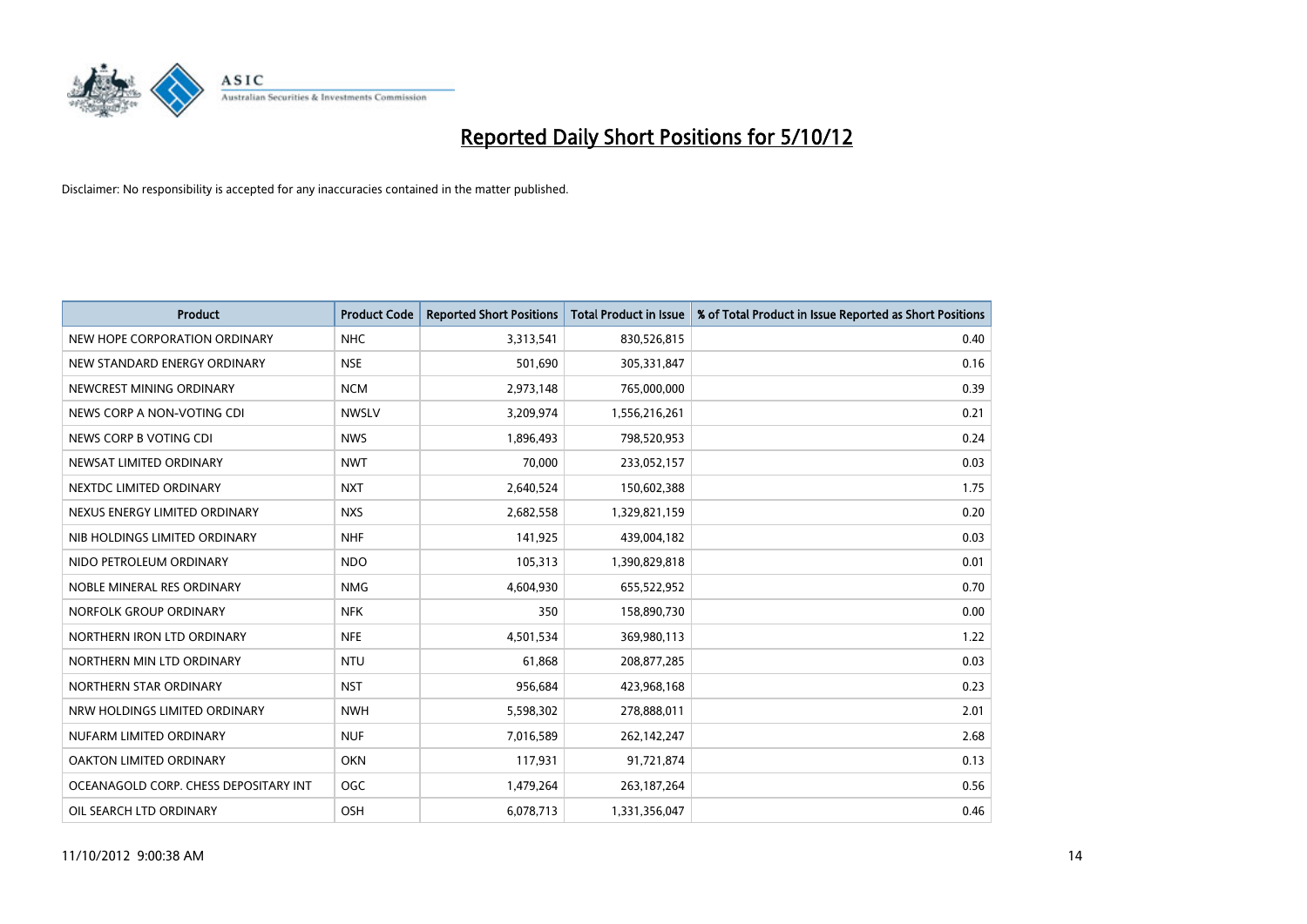

| <b>Product</b>               | <b>Product Code</b> | <b>Reported Short Positions</b> | <b>Total Product in Issue</b> | % of Total Product in Issue Reported as Short Positions |
|------------------------------|---------------------|---------------------------------|-------------------------------|---------------------------------------------------------|
| OM HOLDINGS LIMITED ORDINARY | <b>OMH</b>          | 4,289,745                       | 673,423,337                   | 0.64                                                    |
| ORICA LIMITED ORDINARY       | ORI                 | 2,162,765                       | 365,642,802                   | 0.59                                                    |
| ORIGIN ENERGY ORDINARY       | ORG                 | 8,781,157                       | 1,093,599,431                 | 0.80                                                    |
| OROCOBRE LIMITED ORDINARY    | <b>ORE</b>          | 309,991                         | 103,195,029                   | 0.30                                                    |
| OROTONGROUP LIMITED ORDINARY | ORL                 | 227,798                         | 40,880,902                    | 0.56                                                    |
| OZ MINERALS ORDINARY         | OZL                 | 5,628,717                       | 303,470,022                   | 1.85                                                    |
| PACIFIC BRANDS ORDINARY      | <b>PBG</b>          | 7,954,242                       | 912,915,695                   | 0.87                                                    |
| PALADIN ENERGY LTD ORDINARY  | <b>PDN</b>          | 66,641,819                      | 836,825,651                   | 7.96                                                    |
| PANAUST LIMITED ORDINARY     | <b>PNA</b>          | 3,156,887                       | 605,443,685                   | 0.52                                                    |
| PANCONTINENTAL OIL ORDINARY  | <b>PCL</b>          | 352,706                         | 1,148,744,096                 | 0.03                                                    |
| PANORAMIC RESOURCES ORDINARY | PAN                 | 2,432,436                       | 255,681,195                   | 0.95                                                    |
| PAPERLINX LIMITED ORDINARY   | <b>PPX</b>          | 103,231                         | 609,280,761                   | 0.02                                                    |
| PAPILLON RES LTD ORDINARY    | <b>PIR</b>          | 2,914,259                       | 248,800,149                   | 1.17                                                    |
| PEET LIMITED ORDINARY        | <b>PPC</b>          | 2,601,871                       | 321,013,141                   | 0.81                                                    |
| PERILYA LIMITED ORDINARY     | PEM                 | 338,760                         | 769,316,426                   | 0.04                                                    |
| PERPETUAL LIMITED ORDINARY   | PPT                 | 2,191,043                       | 41,980,678                    | 5.22                                                    |
| PERSEUS MINING LTD ORDINARY  | PRU                 | 9,615,066                       | 457,962,088                   | 2.10                                                    |
| PHARMAXIS LTD ORDINARY       | <b>PXS</b>          | 5,155,025                       | 307,888,389                   | 1.67                                                    |
| PLATINUM ASSET ORDINARY      | <b>PTM</b>          | 10,773,315                      | 561,347,878                   | 1.92                                                    |
| PLATINUM AUSTRALIA ORDINARY  | <b>PLA</b>          | 836,127                         | 504,968,043                   | 0.17                                                    |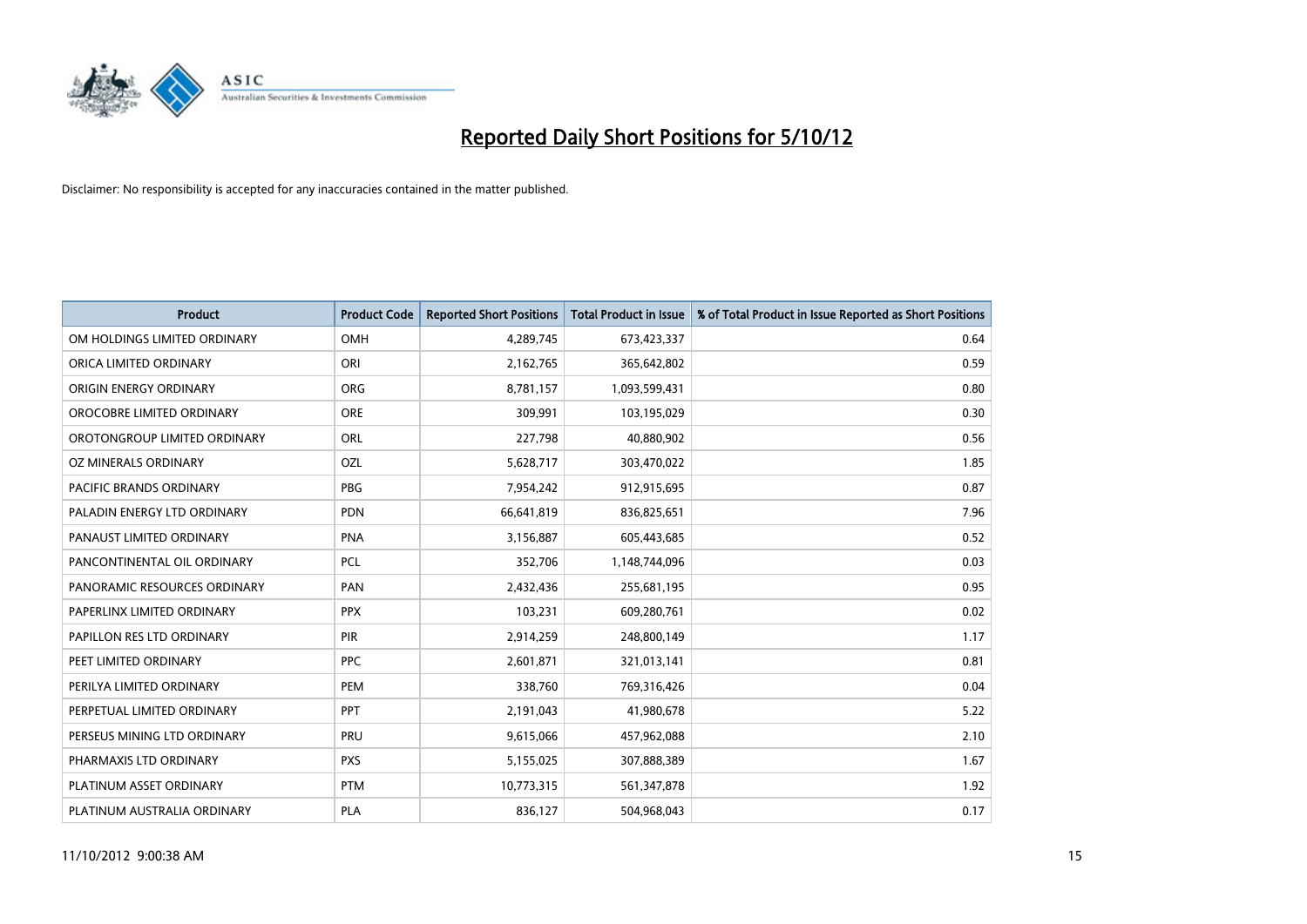

| <b>Product</b>                  | <b>Product Code</b> | <b>Reported Short Positions</b> | <b>Total Product in Issue</b> | % of Total Product in Issue Reported as Short Positions |
|---------------------------------|---------------------|---------------------------------|-------------------------------|---------------------------------------------------------|
| PMI GOLD CORP CDI 1:1           | <b>PVM</b>          | 68,356                          | 73,075,149                    | 0.09                                                    |
| PMP LIMITED ORDINARY            | <b>PMP</b>          | 146,499                         | 323,781,124                   | 0.05                                                    |
| PREMIER INVESTMENTS ORDINARY    | <b>PMV</b>          | 564,887                         | 155,260,478                   | 0.36                                                    |
| PRIMA BIOMED LTD ORDINARY       | <b>PRR</b>          | 4,875,000                       | 1,066,063,388                 | 0.46                                                    |
| PRIMARY HEALTH CARE ORDINARY    | PRY                 | 21,724,586                      | 501,717,314                   | 4.33                                                    |
| PRIMEAG AUSTRALIA ORDINARY      | PAG                 | 125,721                         | 266,394,444                   | 0.05                                                    |
| PROGRAMMED ORDINARY             | <b>PRG</b>          | 483.463                         | 118,175,280                   | 0.41                                                    |
| <b>QANTAS AIRWAYS ORDINARY</b>  | QAN                 | 22,655,860                      | 2,265,123,620                 | 1.00                                                    |
| OBE INSURANCE GROUP ORDINARY    | <b>OBE</b>          | 56,188,691                      | 1,181,684,901                 | 4.75                                                    |
| OR NATIONAL LIMITED ORDINARY    | <b>ORN</b>          | 18,067,395                      | 2,440,000,000                 | 0.74                                                    |
| ORXPHARMA LTD ORDINARY          | <b>QRX</b>          | 96,662                          | 144,577,206                   | 0.07                                                    |
| QUBE LOGISTICS HLDG ORDINARY    | QUB                 | 8,424,372                       | 921,407,185                   | 0.91                                                    |
| RAMELIUS RESOURCES ORDINARY     | <b>RMS</b>          | 1,757,943                       | 336,256,949                   | 0.52                                                    |
| RAMSAY HEALTH CARE ORDINARY     | <b>RHC</b>          | 2,359,850                       | 202,081,252                   | 1.17                                                    |
| <b>RCR TOMLINSON ORDINARY</b>   | <b>RCR</b>          | 154,643                         | 132,406,265                   | 0.12                                                    |
| <b>REA GROUP ORDINARY</b>       | <b>REA</b>          | 218,413                         | 131,714,699                   | 0.17                                                    |
| <b>RECKON LIMITED ORDINARY</b>  | <b>RKN</b>          | 1,034,897                       | 129,488,015                   | 0.80                                                    |
| <b>RED 5 LIMITED ORDINARY</b>   | <b>RED</b>          | 124,240                         | 135,488,008                   | 0.09                                                    |
| RED EMPEROR RESOURCE ORDINARY   | <b>RMP</b>          | 4,500                           | 266,234,221                   | 0.00                                                    |
| <b>RED FORK ENERGY ORDINARY</b> | <b>RFE</b>          | 1,669,509                       | 384,951,719                   | 0.43                                                    |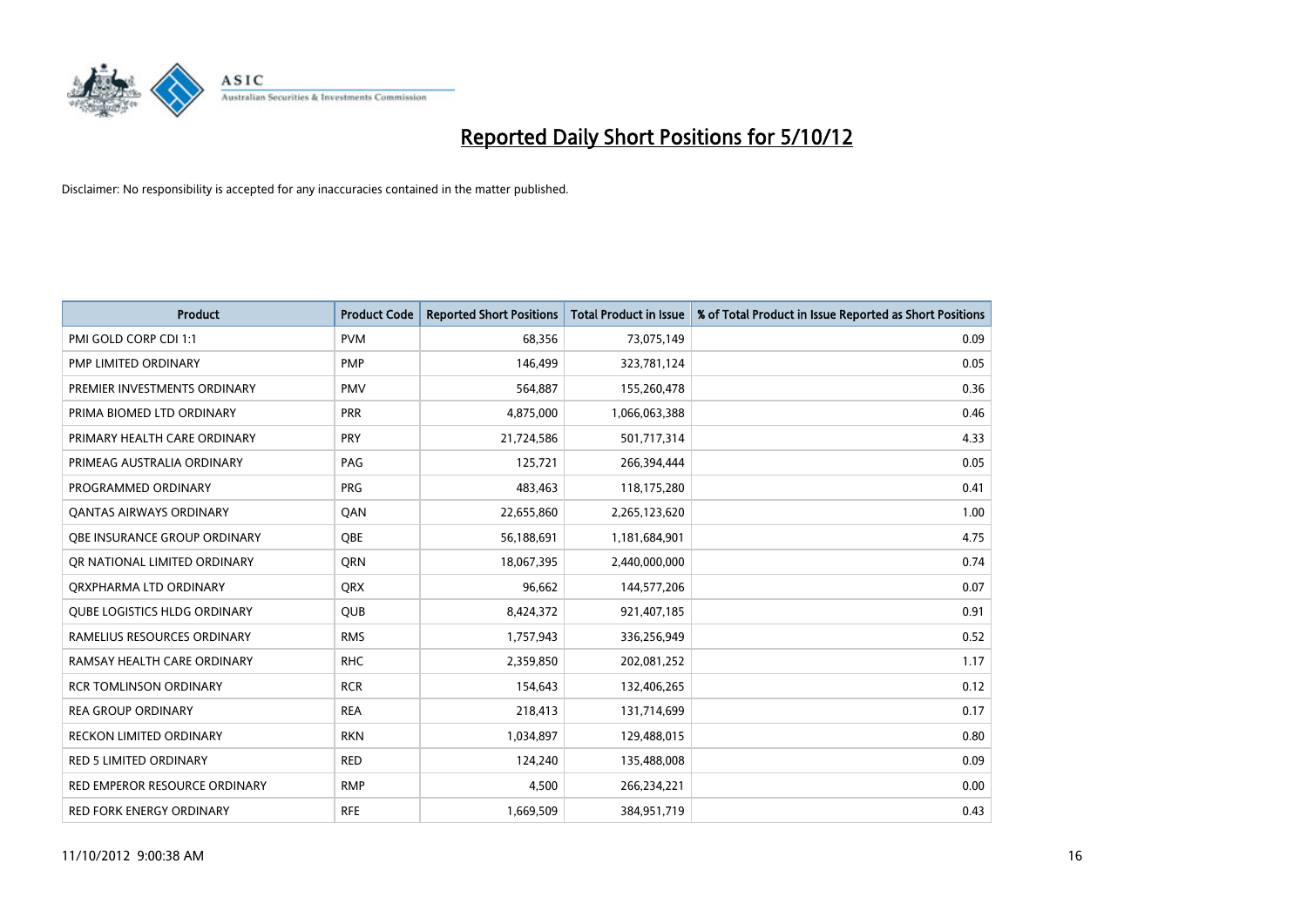

| <b>Product</b>                     | <b>Product Code</b> | <b>Reported Short Positions</b> | <b>Total Product in Issue</b> | % of Total Product in Issue Reported as Short Positions |
|------------------------------------|---------------------|---------------------------------|-------------------------------|---------------------------------------------------------|
| REDBANK ENERGY LTD ORDINARY        | AEI                 | 13                              | 786,287                       | 0.00                                                    |
| REDFLEX HOLDINGS ORDINARY          | <b>RDF</b>          | 1,369                           | 110,427,830                   | 0.00                                                    |
| REECE AUSTRALIA LTD. ORDINARY      | <b>REH</b>          | 995                             | 99,600,000                    | 0.00                                                    |
| REGIS RESOURCES ORDINARY           | <b>RRL</b>          | 221,256                         | 454,535,795                   | 0.05                                                    |
| RESMED INC CDI 10:1                | <b>RMD</b>          | 1,604,760                       | 1,556,242,300                 | 0.10                                                    |
| <b>RESOLUTE MINING ORDINARY</b>    | <b>RSG</b>          | 1,480,493                       | 628,704,290                   | 0.24                                                    |
| RESOURCE GENERATION ORDINARY       | <b>RES</b>          | 173                             | 262,895,652                   | 0.00                                                    |
| REVERSE CORP LIMITED ORDINARY      | <b>REF</b>          | 100                             | 92,382,175                    | 0.00                                                    |
| REX MINERALS LIMITED ORDINARY      | <b>RXM</b>          | 557,214                         | 188,907,284                   | 0.29                                                    |
| <b>RHG LIMITED ORDINARY</b>        | <b>RHG</b>          | 31,776                          | 308,483,177                   | 0.01                                                    |
| RIALTO ENERGY ORDINARY             | <b>RIA</b>          | 41                              | 672,259,992                   | 0.00                                                    |
| <b>RIDLEY CORPORATION ORDINARY</b> | <b>RIC</b>          | 5,032                           | 307,817,071                   | 0.00                                                    |
| RIO TINTO LIMITED ORDINARY         | <b>RIO</b>          | 15,409,975                      | 435,758,720                   | 3.54                                                    |
| ROC OIL COMPANY ORDINARY           | <b>ROC</b>          | 1,446,113                       | 683,235,552                   | 0.21                                                    |
| ROCKLANDS RICH. LTD ORDINARY       | <b>RCI</b>          | 7,010,000                       | 388,203,917                   | 1.81                                                    |
| RURALCO HOLDINGS ORDINARY          | <b>RHL</b>          | 12,000                          | 55,019,284                    | 0.02                                                    |
| SABRE RESOURCES ORDINARY           | <b>SBR</b>          | 185,000                         | 180,472,228                   | 0.10                                                    |
| SAI GLOBAL LIMITED ORDINARY        | SAI                 | 4,642,730                       | 206,548,346                   | 2.25                                                    |
| SALMAT LIMITED ORDINARY            | <b>SLM</b>          | 2,200,204                       | 159,802,174                   | 1.38                                                    |
| SAMSON OIL & GAS LTD ORDINARY      | <b>SSN</b>          | 4,209,761                       | 1,799,873,156                 | 0.23                                                    |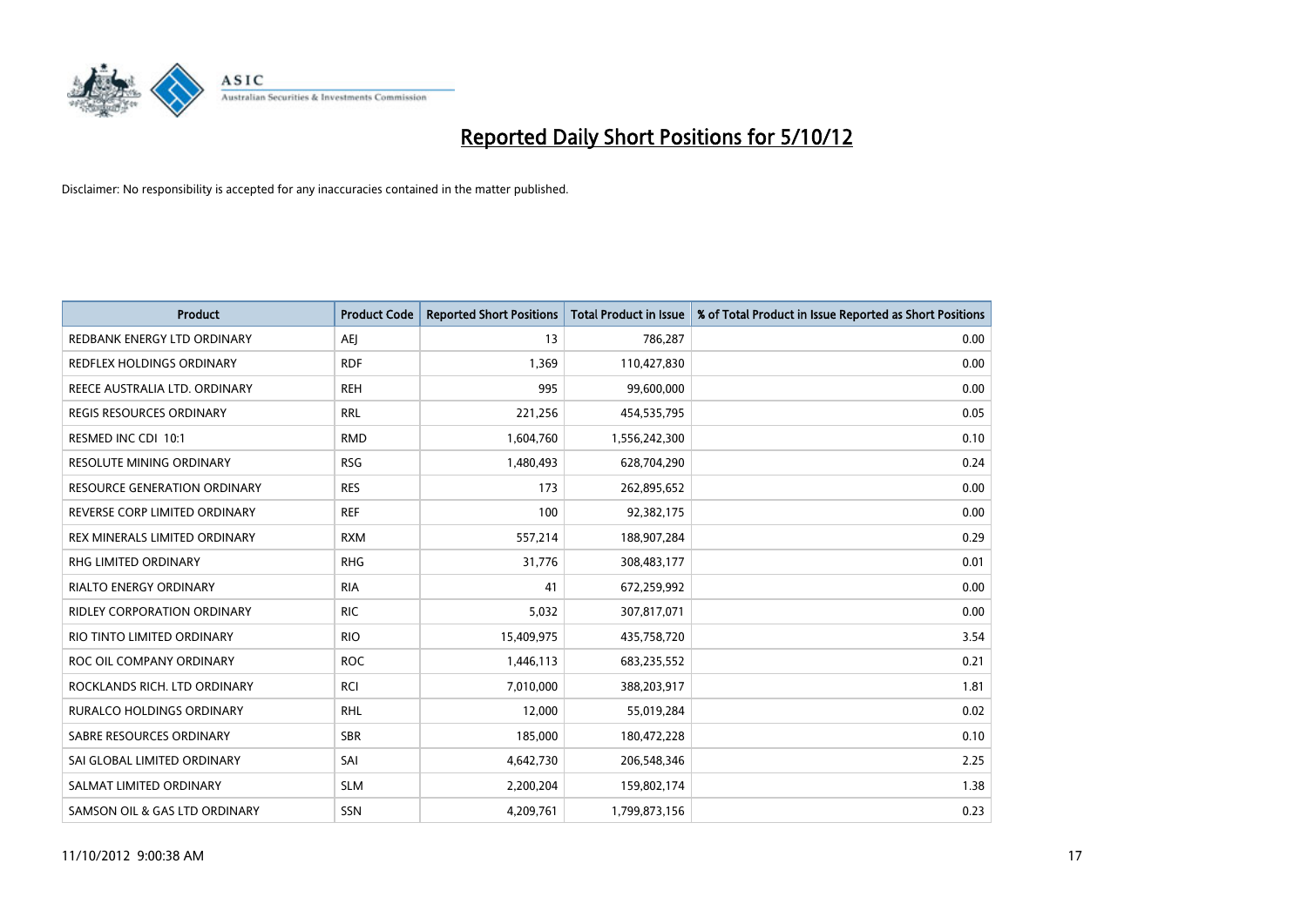

| <b>Product</b>                           | <b>Product Code</b> | <b>Reported Short Positions</b> | <b>Total Product in Issue</b> | % of Total Product in Issue Reported as Short Positions |
|------------------------------------------|---------------------|---------------------------------|-------------------------------|---------------------------------------------------------|
| SANDFIRE RESOURCES ORDINARY              | <b>SFR</b>          | 3,896,053                       | 152,686,801                   | 2.55                                                    |
| <b>SANTOS LTD ORDINARY</b>               | <b>STO</b>          | 4,474,268                       | 958,812,600                   | 0.47                                                    |
| SARACEN MINERAL ORDINARY                 | <b>SAR</b>          | 5,225,054                       | 594,815,640                   | 0.88                                                    |
| SEDGMAN LIMITED ORDINARY                 | <b>SDM</b>          | 72,015                          | 217,623,797                   | 0.03                                                    |
| <b>SEEK LIMITED ORDINARY</b>             | <b>SEK</b>          | 9,993,406                       | 337,101,307                   | 2.96                                                    |
| SENEX ENERGY LIMITED ORDINARY            | SXY                 | 4,382,238                       | 1,139,734,837                 | 0.38                                                    |
| SERVCORP LIMITED ORDINARY                | SRV                 | 101                             | 98,440,807                    | 0.00                                                    |
| SERVICE STREAM ORDINARY                  | <b>SSM</b>          | 400                             | 283,418,867                   | 0.00                                                    |
| SEVEN GROUP HOLDINGS ORDINARY            | <b>SVW</b>          | 1,916,101                       | 307,410,281                   | 0.62                                                    |
| SEVEN WEST MEDIA LTD ORDINARY            | <b>SWM</b>          | 16,690,996                      | 999,160,872                   | 1.67                                                    |
| SIGMA PHARMACEUTICAL ORDINARY            | <b>SIP</b>          | 5,391,270                       | 1,186,303,520                 | 0.45                                                    |
| <b>SILEX SYSTEMS ORDINARY</b>            | <b>SLX</b>          | 834,153                         | 170,143,997                   | 0.49                                                    |
| SILVER LAKE RESOURCE ORDINARY            | <b>SLR</b>          | 13,808,140                      | 225,493,476                   | 6.12                                                    |
| SIMS METAL MGMT LTD ORDINARY             | SGM                 | 8,093,365                       | 204,600,255                   | 3.96                                                    |
| SINGAPORE TELECOMM. CHESS DEPOSITARY INT | <b>SGT</b>          | 10,197,323                      | 140,842,714                   | 7.24                                                    |
| SIRIUS RESOURCES NL ORDINARY             | <b>SIR</b>          | 146,111                         | 178,847,086                   | 0.08                                                    |
| SIRTEX MEDICAL ORDINARY                  | <b>SRX</b>          | 32,798                          | 55,768,136                    | 0.06                                                    |
| SKILLED GROUP LTD ORDINARY               | <b>SKE</b>          | 1,785,156                       | 233,487,276                   | 0.76                                                    |
| <b>SKY NETWORK ORDINARY</b>              | <b>SKT</b>          | 4,000                           | 389,139,785                   | 0.00                                                    |
| SKYCITY ENT GRP LTD ORDINARY             | <b>SKC</b>          | 32,156                          | 576,958,340                   | 0.01                                                    |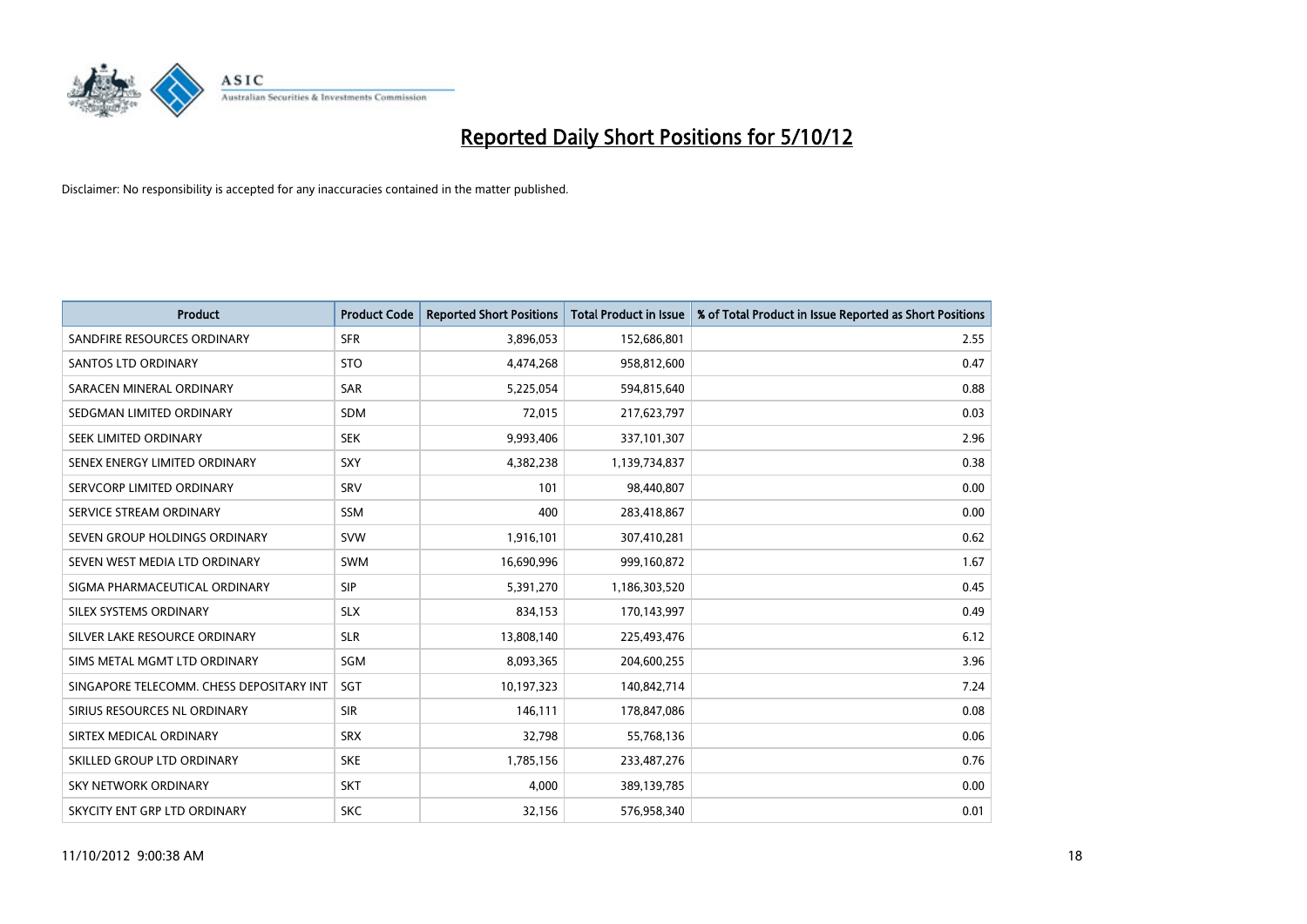

| <b>Product</b>                           | <b>Product Code</b> | <b>Reported Short Positions</b> | <b>Total Product in Issue</b> | % of Total Product in Issue Reported as Short Positions |
|------------------------------------------|---------------------|---------------------------------|-------------------------------|---------------------------------------------------------|
| <b>SLATER &amp; GORDON ORDINARY</b>      | <b>SGH</b>          | 1,001                           | 170,509,395                   | 0.00                                                    |
| SMS MANAGEMENT, ORDINARY                 | <b>SMX</b>          | 745,109                         | 68,900,456                    | 1.08                                                    |
| SONIC HEALTHCARE ORDINARY                | <b>SHL</b>          | 4,993,045                       | 392,649,875                   | 1.27                                                    |
| SOUL PATTINSON (W.H) ORDINARY            | SOL                 | 12,316                          | 239,395,320                   | 0.01                                                    |
| SOUTH BOULDER MINES ORDINARY             | <b>STB</b>          | 112,190                         | 126,732,826                   | 0.09                                                    |
| SP AUSNET STAPLED SECURITIES             | <b>SPN</b>          | 5,850,904                       | 3,339,620,165                 | 0.18                                                    |
| SPARK INFRASTRUCTURE STAPLED NOTE & UNIT | SKI                 | 39,648,760                      | 1,326,734,264                 | 2.99                                                    |
| SPDR 200 FUND ETF UNITS                  | <b>STW</b>          | 2,592                           | 49,759,567                    | 0.01                                                    |
| SPECIALTY FASHION ORDINARY               | <b>SFH</b>          | 3,003,611                       | 192,236,121                   | 1.56                                                    |
| ST BARBARA LIMITED ORDINARY              | <b>SBM</b>          | 7,457,728                       | 488,074,077                   | 1.53                                                    |
| STANMORE COAL LTD ORDINARY               | <b>SMR</b>          | 32,870                          | 179,409,108                   | 0.02                                                    |
| STARPHARMA HOLDINGS ORDINARY             | SPL                 | 3,947,111                       | 283,515,060                   | 1.39                                                    |
| STHN CROSS MEDIA ORDINARY                | <b>SXL</b>          | 20,798,354                      | 704,858,524                   | 2.95                                                    |
| STOCKLAND UNITS/ORD STAPLED              | SGP                 | 10,625,351                      | 2,203,157,963                 | 0.48                                                    |
| STRAITS RES LTD. ORDINARY                | SRO                 | 2,423,720                       | 456,529,474                   | 0.53                                                    |
| STW COMMUNICATIONS ORDINARY              | SGN                 | 105,585                         | 362,798,351                   | 0.03                                                    |
| SUNCORP GROUP LTD ORDINARY               | <b>SUN</b>          | 7,122,370                       | 1,286,600,980                 | 0.55                                                    |
| SUNDANCE ENERGY ORDINARY                 | <b>SEA</b>          | 222,433                         | 277,098,474                   | 0.08                                                    |
| SUNDANCE RESOURCES ORDINARY              | <b>SDL</b>          | 3,486,297                       | 3,049,577,034                 | 0.11                                                    |
| SUNLAND GROUP LTD ORDINARY               | <b>SDG</b>          | 18,391                          | 194,575,271                   | 0.01                                                    |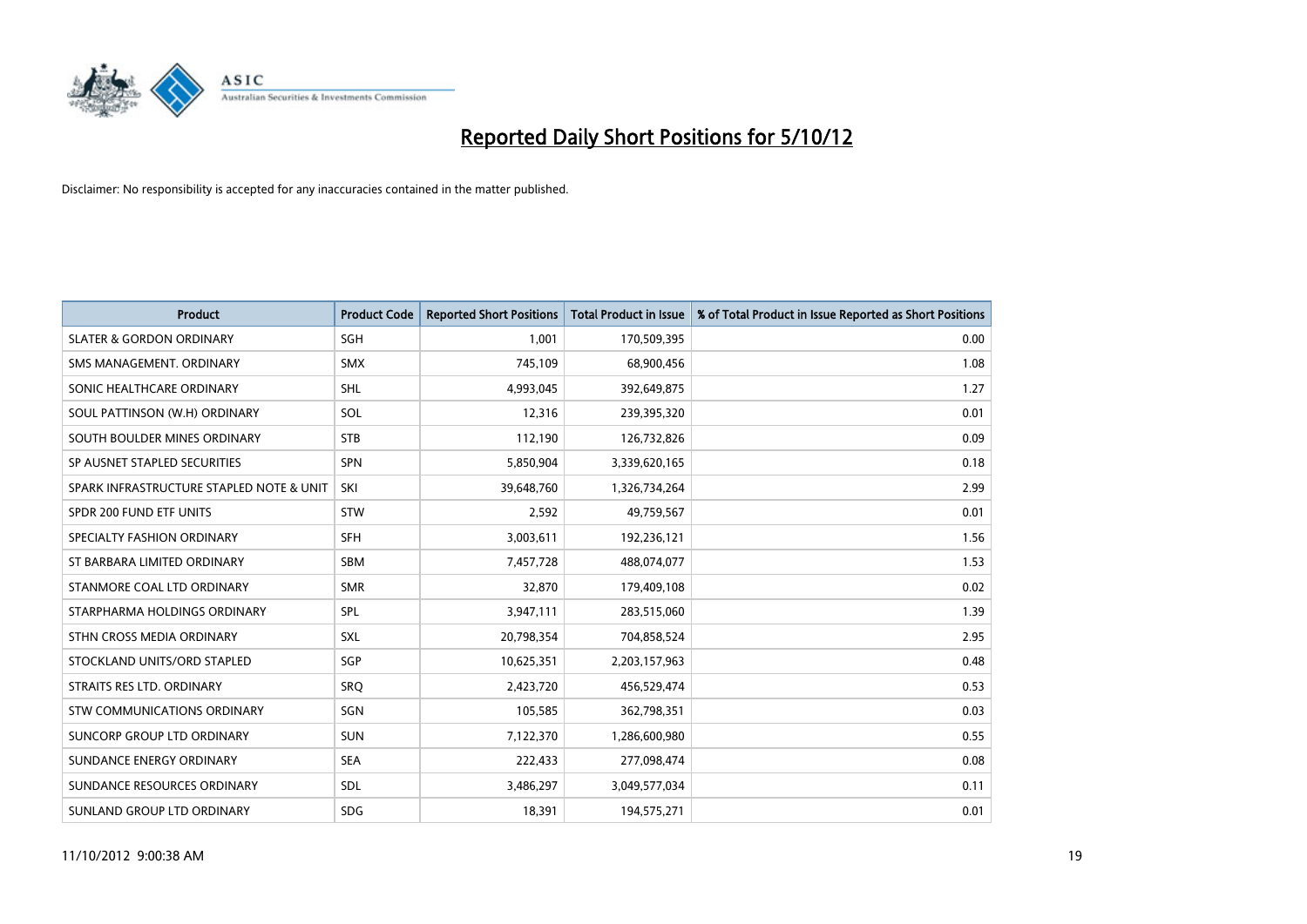

| <b>Product</b>                       | <b>Product Code</b> | <b>Reported Short Positions</b> | <b>Total Product in Issue</b> | % of Total Product in Issue Reported as Short Positions |
|--------------------------------------|---------------------|---------------------------------|-------------------------------|---------------------------------------------------------|
| SUPER RET REP LTD ORDINARY           | <b>SUL</b>          | 708,392                         | 196,382,811                   | 0.36                                                    |
| SYD AIRPORT STAPLED US PROHIBIT.     | <b>SYD</b>          | 14,269,498                      | 1,861,210,782                 | 0.77                                                    |
| SYRAH RESOURCES ORDINARY             | <b>SYR</b>          | 47,632                          | 126,723,021                   | 0.04                                                    |
| TABCORP HOLDINGS LTD ORDINARY        | <b>TAH</b>          | 16,073,083                      | 734,015,737                   | 2.19                                                    |
| TANAMI GOLD NL ORDINARY              | <b>TAM</b>          | 344,952                         | 261,132,677                   | 0.13                                                    |
| TAP OIL LIMITED ORDINARY             | <b>TAP</b>          | 893,059                         | 241,295,311                   | 0.37                                                    |
| TASSAL GROUP LIMITED ORDINARY        | <b>TGR</b>          | 91,917                          | 146,304,404                   | 0.06                                                    |
| <b>TATTS GROUP LTD ORDINARY</b>      | <b>TTS</b>          | 7,214,411                       | 1,363,158,853                 | 0.53                                                    |
| TELECOM CORPORATION ORDINARY         | <b>TEL</b>          | 15,063,841                      | 1,857,858,202                 | 0.81                                                    |
| <b>TELSTRA CORPORATION, ORDINARY</b> | <b>TLS</b>          | 22,309,318                      | 12,443,074,357                | 0.18                                                    |
| TEN NETWORK HOLDINGS ORDINARY        | <b>TEN</b>          | 88,221,869                      | 1,437,204,873                 | 6.14                                                    |
| TERANGA GOLD CORP CDI 1:1            | <b>TGZ</b>          | 203,313                         | 162,538,320                   | 0.13                                                    |
| TEXON PETROLEUM LTD ORDINARY         | <b>TXN</b>          | 65,515                          | 245,039,848                   | 0.03                                                    |
| TFS CORPORATION LTD ORDINARY         | <b>TFC</b>          |                                 | 279,621,829                   | 0.00                                                    |
| THE REJECT SHOP ORDINARY             | <b>TRS</b>          | 2,632,468                       | 26,092,220                    | 10.09                                                   |
| THORN GROUP LIMITED ORDINARY         | <b>TGA</b>          | 168,970                         | 146,374,703                   | 0.12                                                    |
| <b>TIGER RESOURCES ORDINARY</b>      | <b>TGS</b>          | 760,502                         | 673,470,269                   | 0.11                                                    |
| TOLL HOLDINGS LTD ORDINARY           | <b>TOL</b>          | 22,990,540                      | 717,133,875                   | 3.21                                                    |
| <b>TOX FREE SOLUTIONS ORDINARY</b>   | <b>TOX</b>          | 56,011                          | 115,311,608                   | 0.05                                                    |
| TPG TELECOM LIMITED ORDINARY         | <b>TPM</b>          | 4.002.383                       | 793,808,141                   | 0.50                                                    |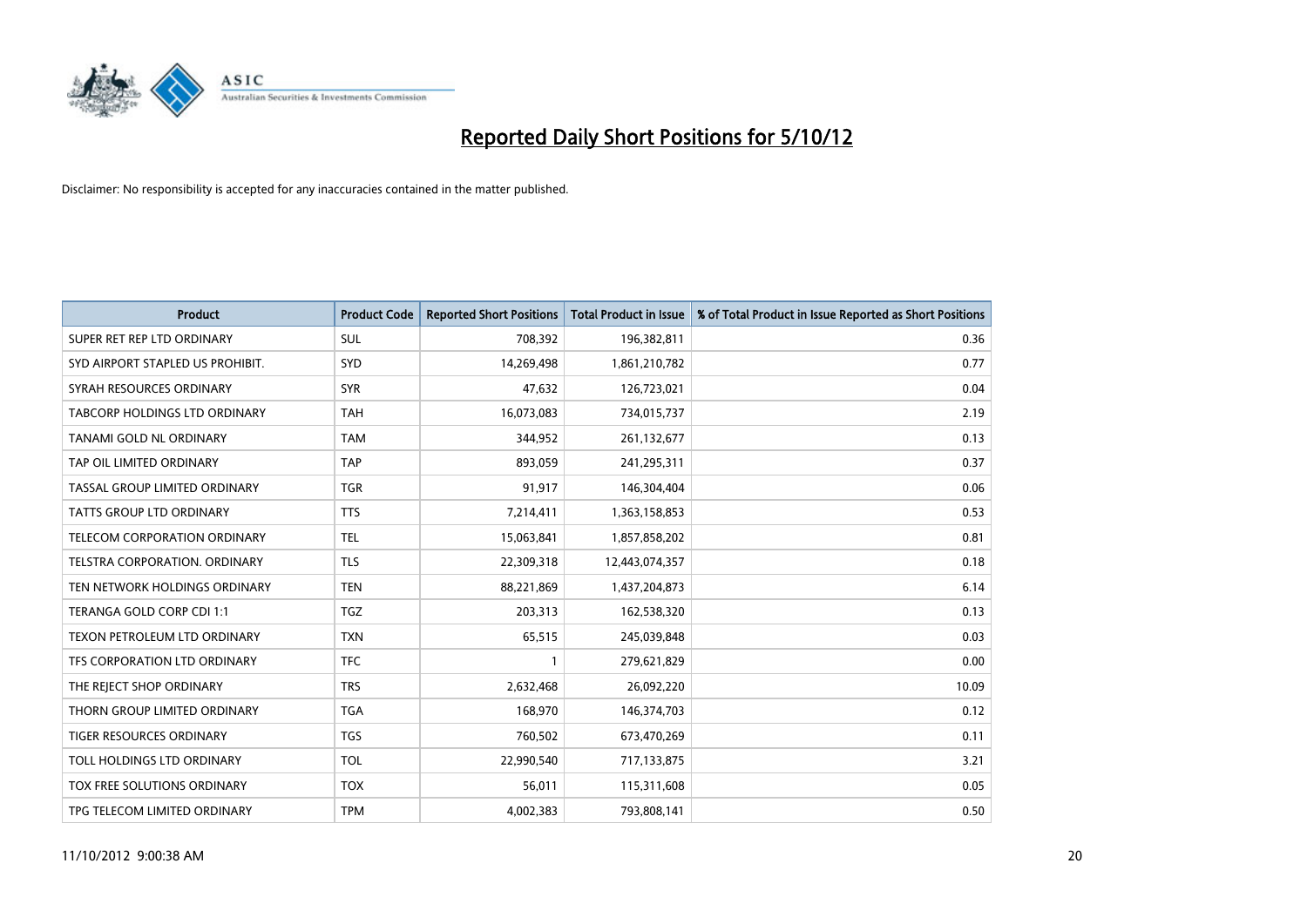

| <b>Product</b>                         | <b>Product Code</b> | <b>Reported Short Positions</b> | <b>Total Product in Issue</b> | % of Total Product in Issue Reported as Short Positions |
|----------------------------------------|---------------------|---------------------------------|-------------------------------|---------------------------------------------------------|
| <b>TRADE ME GROUP ORDINARY</b>         | <b>TME</b>          | 141,206                         | 396,017,568                   | 0.04                                                    |
| TRANSFIELD SERVICES ORDINARY           | <b>TSE</b>          | 6,566,558                       | 517,878,468                   | 1.27                                                    |
| TRANSPACIFIC INDUST, ORDINARY          | <b>TPI</b>          | 4,143,294                       | 1,578,528,702                 | 0.26                                                    |
| TRANSURBAN GROUP TRIPLE STAPLED SEC.   | <b>TCL</b>          | 10,937,122                      | 1,461,665,097                 | 0.75                                                    |
| TREASURY WINE ESTATE ORDINARY          | <b>TWE</b>          | 12,352,760                      | 647,227,144                   | 1.91                                                    |
| TROY RESOURCES LTD ORDINARY            | <b>TRY</b>          | 597,265                         | 90,776,649                    | 0.66                                                    |
| UGL LIMITED ORDINARY                   | UGL                 | 6,272,339                       | 166,315,038                   | 3.77                                                    |
| UNILIFE CORPORATION CDI 6:1            | <b>UNS</b>          | 186,233                         | 253,416,456                   | 0.07                                                    |
| UXC LIMITED ORDINARY                   | <b>UXC</b>          | 1,125,551                       | 307,459,623                   | 0.37                                                    |
| <b>VENTURE MINERALS ORDINARY</b>       | <b>VMS</b>          | 135,674                         | 275,787,870                   | 0.05                                                    |
| VILLAGE ROADSHOW LTD ORDINARY          | <b>VRL</b>          | 10,900                          | 153,256,423                   | 0.01                                                    |
| <b>VIRGIN AUS HLDG LTD ORDINARY</b>    | <b>VAH</b>          | 24,553,042                      | 2,210,197,600                 | 1.11                                                    |
| VITERRA INC CDI 1:1                    | <b>VTA</b>          | 10                              | 68,629,939                    | 0.00                                                    |
| <b>VOCUS COMMS LTD ORDINARY</b>        | <b>VOC</b>          | 45,811                          | 74,776,058                    | 0.06                                                    |
| <b>WATPAC LIMITED ORDINARY</b>         | <b>WTP</b>          | 8,727                           | 184,332,526                   | 0.00                                                    |
| <b>WDS LIMITED ORDINARY</b>            | <b>WDS</b>          | 7                               | 144,740,614                   | 0.00                                                    |
| WEBIET LIMITED ORDINARY                | <b>WEB</b>          | 2,588                           | 71,065,929                    | 0.00                                                    |
| <b>WESFARMERS LIMITED ORDINARY</b>     | <b>WES</b>          | 29,900,243                      | 1,006,585,045                 | 2.97                                                    |
| WESFARMERS LIMITED PARTIALLY PROTECTED | <b>WESN</b>         | 1,512,127                       | 150,553,765                   | 1.00                                                    |
| WESTERN AREAS NL ORDINARY              | <b>WSA</b>          | 12,432,329                      | 179,735,899                   | 6.92                                                    |